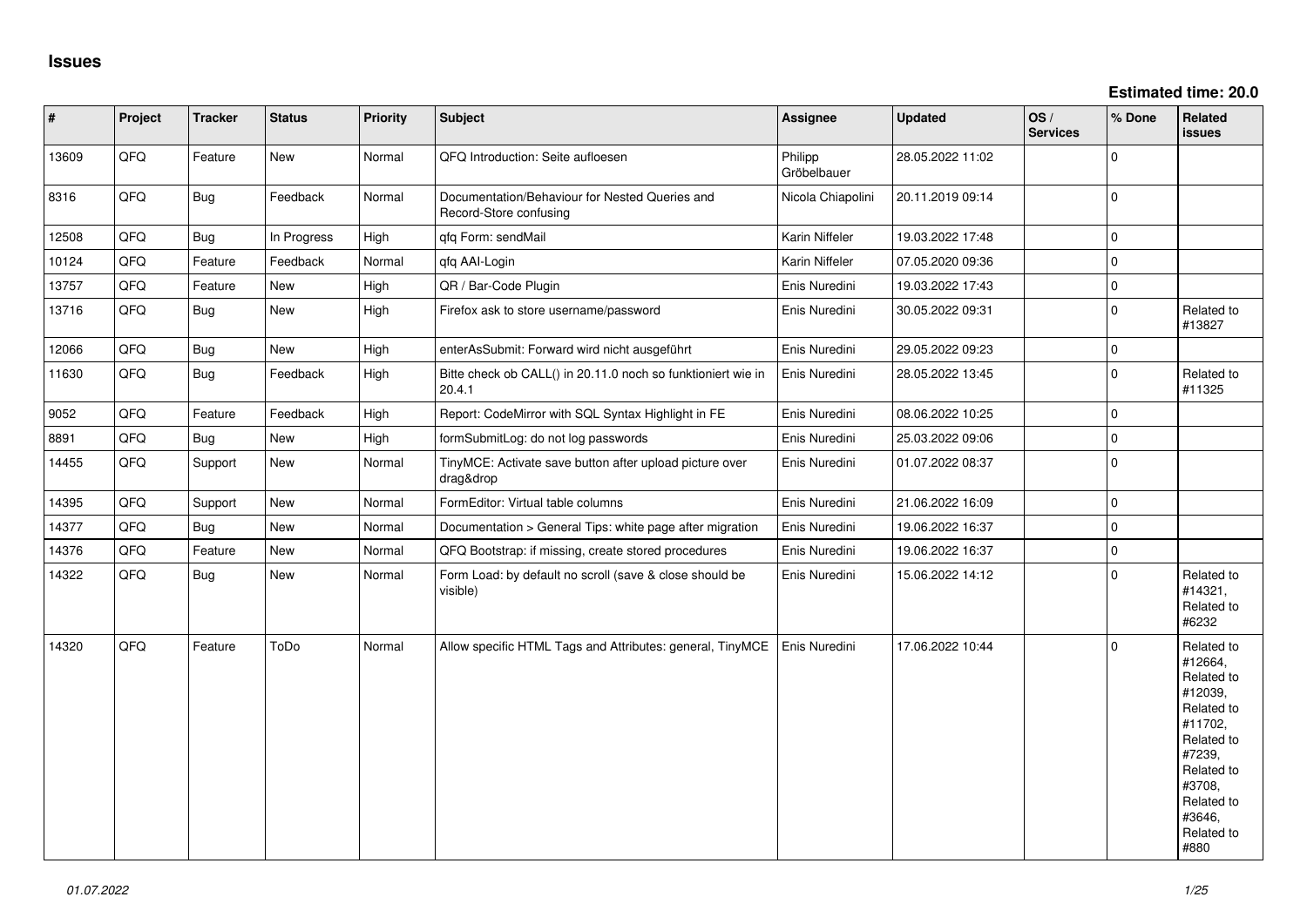| $\vert$ # | Project | <b>Tracker</b> | <b>Status</b>     | <b>Priority</b> | <b>Subject</b>                                                                        | <b>Assignee</b> | <b>Updated</b>   | OS/<br><b>Services</b> | % Done       | Related<br>issues                                                           |
|-----------|---------|----------------|-------------------|-----------------|---------------------------------------------------------------------------------------|-----------------|------------------|------------------------|--------------|-----------------------------------------------------------------------------|
| 14303     | QFQ     | <b>Bug</b>     | ToDo              | Normal          | datetime broken with picker                                                           | Enis Nuredini   | 17.06.2022 09:02 |                        | $\mathbf 0$  | Related to<br>#12630                                                        |
| 14245     | QFQ     | <b>Bug</b>     | <b>New</b>        | Normal          | Form Save Btn bleibt disabled wenn Datumsfeld über<br>Datepicker geändert             | Enis Nuredini   | 27.05.2022 13:45 |                        | $\mathbf 0$  | Related to<br>#13689                                                        |
| 14227     | QFQ     | Feature        | New               | Normal          | Selenium Konkurrenz: cypress.io                                                       | Enis Nuredini   | 28.05.2022 11:02 |                        | $\mathbf 0$  |                                                                             |
| 14028     | QFQ     | Feature        | <b>New</b>        | Normal          | Required notification: visual nicer                                                   | Enis Nuredini   | 28.05.2022 11:01 |                        | $\mathbf{0}$ |                                                                             |
| 13945     | QFQ     | Feature        | New               | Normal          | As _link: content before/after link                                                   | Enis Nuredini   | 28.05.2022 11:01 |                        | $\Omega$     | Related to<br>#12262                                                        |
| 13943     | QFQ     | <b>Bug</b>     | Priorize          | Normal          | unable to find formgroup                                                              | Enis Nuredini   | 28.05.2022 11:03 |                        | $\mathbf 0$  |                                                                             |
| 13900     | QFQ     | Feature        | Priorize          | Normal          | Selenium: Check das Cookie/PDF funktioniert                                           | Enis Nuredini   | 25.03.2022 12:45 |                        | $\mathbf 0$  |                                                                             |
| 13899     | QFQ     | <b>Bug</b>     | ToDo              | Normal          | Selenium: zum laufen bringen                                                          | Enis Nuredini   | 25.03.2022 10:24 |                        | $\mathbf 0$  |                                                                             |
| 13767     | QFQ     | <b>Bug</b>     | Feedback          | Normal          | date/time-picker: required shows up/down button orange                                | Enis Nuredini   | 16.05.2022 23:16 |                        | $\mathbf 0$  |                                                                             |
| 13689     | QFQ     | Bug            | New               | Normal          | Enter auf Eingabefeld mit ungültigem Wert führt zu blurry<br>Seite                    | Enis Nuredini   | 28.05.2022 10:53 |                        | $\mathbf 0$  | Related to<br>#14245, Has<br>duplicate<br>#11891                            |
| 13608     | QFQ     | Feature        | Some day<br>maybe | Normal          | Automatic Browser Language Redirect                                                   | Enis Nuredini   | 17.06.2022 08:35 |                        | $\Omega$     |                                                                             |
| 12989     | QFQ     | <b>Bug</b>     | <b>New</b>        | Normal          | empty string does not trigger dynamic update                                          | Enis Nuredini   | 28.05.2022 11:09 |                        | $\mathbf{0}$ |                                                                             |
| 12630     | QFQ     | Feature        | In Progress       | Normal          | Input: date[time]: min / max values                                                   | Enis Nuredini   | 20.06.2022 18:31 |                        | $\mathbf 0$  | Related to<br>#10096,<br>Related to<br>#14302,<br>Related to<br>#14303      |
| 12262     | QFQ     | Feature        | ToDo              | Normal          | Form buttons on top: more customable                                                  | Enis Nuredini   | 17.06.2022 10:44 |                        | $\Omega$     | Related to<br>#13945, Has<br>duplicate<br>#4046, Has<br>duplicate<br>#10080 |
| 11892     | QFQ     | Feature        | <b>New</b>        | Normal          | tablesorter: columns with links are hard to order - new<br>qualifier 'Y: <ord>'</ord> | Enis Nuredini   | 23.03.2022 09:22 |                        | $\mathbf 0$  |                                                                             |
| 10782     | QFQ     | Feature        | Feedback          | Normal          | Tiny MCE: Image Upload                                                                | Enis Nuredini   | 16.05.2022 23:16 |                        | $\Omega$     | Related to<br>#12452                                                        |
| 10569     | QFQ     | Feature        | Priorize          | Normal          | link _blank more safe                                                                 | Enis Nuredini   | 25.03.2022 12:44 |                        | $\mathbf 0$  |                                                                             |
| 10463     | QFQ     | Feature        | New               | Normal          | Report_link: expliztes setzen von HTML Tags (Bedarf fuer<br>'data-selenium' & 'id')   | Enis Nuredini   | 23.03.2022 09:23 |                        | $\mathbf{0}$ | Related to<br>#7648                                                         |
| 3864      | QFQ     | Feature        | New               | Normal          | Encrypt / decrypt field                                                               | Enis Nuredini   | 30.06.2022 16:29 |                        | $\mathbf 0$  |                                                                             |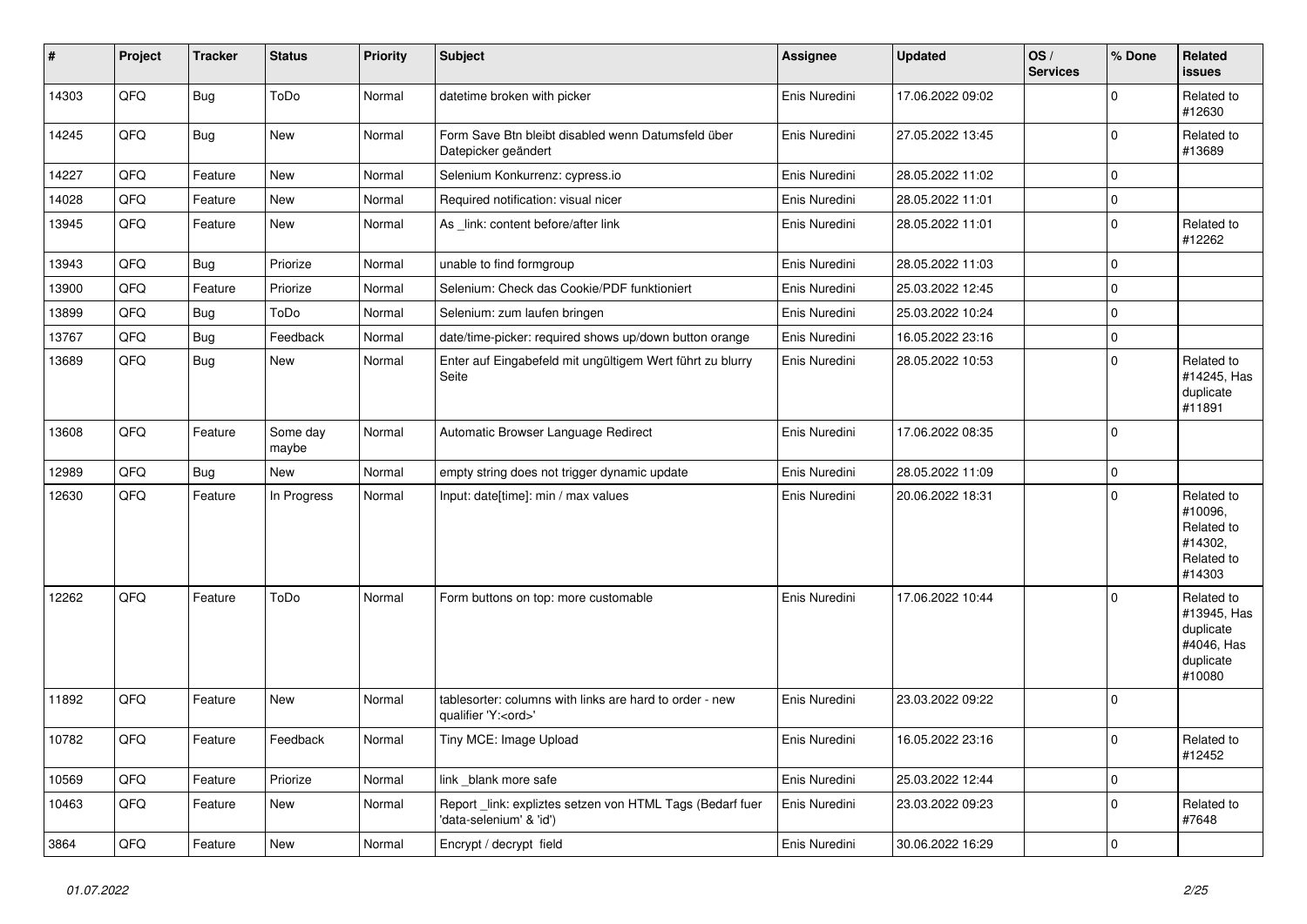| #     | Project | <b>Tracker</b> | <b>Status</b>     | <b>Priority</b> | <b>Subject</b>                                                                                                                        | <b>Assignee</b>     | <b>Updated</b>   | OS/<br><b>Services</b> | % Done      | Related<br>issues                                                      |
|-------|---------|----------------|-------------------|-----------------|---------------------------------------------------------------------------------------------------------------------------------------|---------------------|------------------|------------------------|-------------|------------------------------------------------------------------------|
| 13572 | QFQ     | Feature        | Feedback          | Normal          | Form Load: misleading error message on trying to load non<br>existent primary record                                                  | Enis Nuredini       | 16.05.2022 23:16 |                        | 100         |                                                                        |
| 3613  | QFQ     | Bug            | Some day<br>maybe | Normal          | note /note unchecked -> note div (col-md) wird weiterhin<br>gerendert                                                                 | Elias Villiger      | 01.02.2020 23:19 |                        | 100         |                                                                        |
| 11347 | QFQ     | <b>Bug</b>     | Feedback          | Normal          | If Bedingungen funktionieren nicht korrekt                                                                                            | Christoph Fuchs     | 21.03.2021 20:37 |                        | $\mathbf 0$ |                                                                        |
| 12545 | QFQ     | Bug            | New               | Urgent          | sql.log not created / updated                                                                                                         | Carsten Rose        | 14.12.2021 16:02 |                        | $\Omega$    |                                                                        |
| 12468 | QFQ     | <b>Bug</b>     | New               | Urgent          | Form: update Form.title after save                                                                                                    | <b>Carsten Rose</b> | 03.05.2021 21:12 |                        | $\mathbf 0$ |                                                                        |
| 9534  | QFQ     | Bug            | Priorize          | Urgent          | FE.type=upload: 'Unknown Mode: ID"                                                                                                    | Carsten Rose        | 03.05.2021 21:14 |                        | $\mathbf 0$ | Related to<br>#9532                                                    |
| 9173  | QFQ     | <b>Bug</b>     | Priorize          | Urgent          | Stale Record Lock: Firefox                                                                                                            | Carsten Rose        | 03.05.2021 21:14 |                        | $\mathbf 0$ | Related to<br>#9789                                                    |
| 14187 | QFQ     | Feature        | New               | High            | qfq.log: show current URL                                                                                                             | Carsten Rose        | 28.05.2022 11:02 |                        | $\mathbf 0$ | Related to<br>#13933,<br>Related to<br>#12532,<br>Related to<br>#11893 |
| 12974 | QFQ     | Bug            | <b>New</b>        | High            | Sanitize Queries in Action-Elements                                                                                                   | <b>Carsten Rose</b> | 07.12.2021 17:19 |                        | $\mathbf 0$ |                                                                        |
| 12702 | QFQ     | Bug            | New               | High            | templateGroup: broken in multiDb Setup                                                                                                | <b>Carsten Rose</b> | 14.12.2021 16:02 |                        | $\mathbf 0$ |                                                                        |
| 12670 | QFQ     | Bug            | New               | High            | Dropdown-Menu classes können nicht mehr angegeben<br>werden                                                                           | Carsten Rose        | 07.12.2021 17:19 |                        | $\mathbf 0$ |                                                                        |
| 12544 | QFQ     | Feature        | <b>New</b>        | High            | a) ' AS _link' new also as ' AS _format', b) sortierung via<br>'display: none;', c) '_format' benoeitgt nicht zwingend<br>u/U/p/m/z/d | Carsten Rose        | 14.12.2021 16:03 |                        | $\Omega$    |                                                                        |
| 12532 | QFQ     | Feature        | <b>New</b>        | High            | SIP-Parameter bei Seitenaufruf in Browser-Console<br>anzeigen                                                                         | <b>Carsten Rose</b> | 07.12.2021 17:19 |                        | $\Omega$    | Related to<br>#11893,<br>Related to<br>#14187                          |
| 12513 | QFQ     | Bug            | New               | High            | Implement server side check of maxlength                                                                                              | Carsten Rose        | 07.12.2021 17:19 |                        | $\mathbf 0$ |                                                                        |
| 12463 | QFQ     | <b>Bug</b>     | ToDo              | High            | QFQ Function: 'function' and 'sql' on same level - output of<br>sal is shown two times.                                               | <b>Carsten Rose</b> | 15.12.2021 16:31 |                        | $\mathbf 0$ |                                                                        |
| 12395 | QFQ     | Bug            | ToDo              | High            | QFQ Function: Result two times shown                                                                                                  | <b>Carsten Rose</b> | 18.02.2022 08:59 |                        | $\mathbf 0$ |                                                                        |
| 12186 | QFQ     | Feature        | New               | High            | TinyMCE Config für Objekte                                                                                                            | <b>Carsten Rose</b> | 07.12.2021 17:19 |                        | $\Omega$    | <b>Blocks</b><br>#12632                                                |
| 11893 | QFQ     | Feature        | New               | High            | Broken SIP: a) only report one time, b) only report in main<br>column                                                                 | Carsten Rose        | 12.05.2021 12:13 |                        | $\Omega$    | Related to<br>#12532,<br>Related to<br>#14187                          |
| 10640 | QFQ     | <b>Bug</b>     | New               | High            | TypeAhead Tag: FE editierbar trotz readOnly                                                                                           | Carsten Rose        | 03.05.2021 21:12 |                        | 0           | Related to<br>#7795                                                    |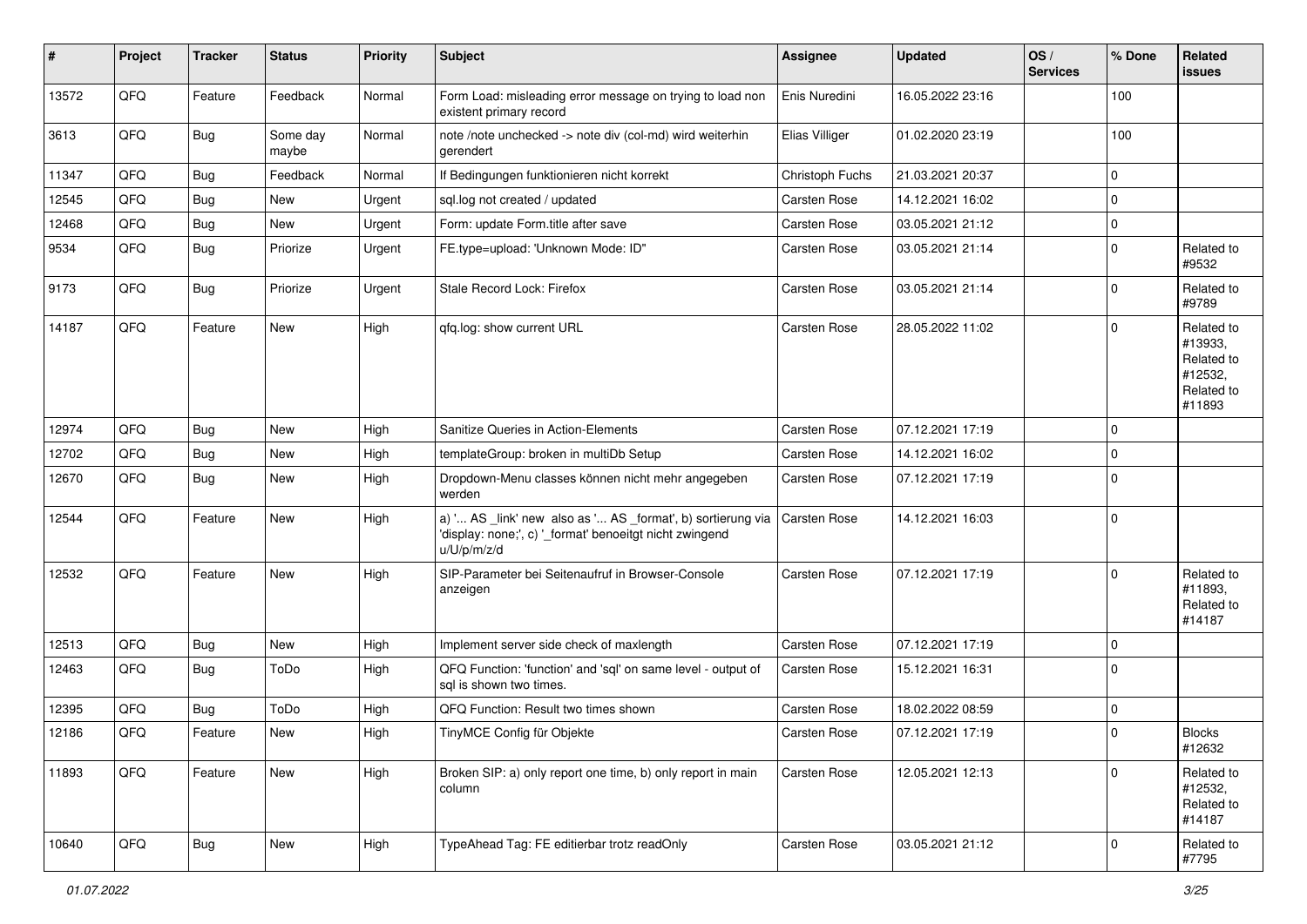| #     | Project | <b>Tracker</b> | <b>Status</b> | <b>Priority</b> | <b>Subject</b>                                                                   | <b>Assignee</b>     | <b>Updated</b>   | OS/<br><b>Services</b> | % Done       | <b>Related</b><br><b>issues</b>                 |
|-------|---------|----------------|---------------|-----------------|----------------------------------------------------------------------------------|---------------------|------------------|------------------------|--------------|-------------------------------------------------|
| 10508 | QFQ     | Bug            | <b>New</b>    | High            | Multi Form broken on Multi DB Instance                                           | Carsten Rose        | 03.05.2021 21:12 |                        | $\Omega$     |                                                 |
| 10506 | QFQ     | Bug            | New           | High            | Template Group broken on MultiDB instance                                        | Carsten Rose        | 03.05.2021 21:12 |                        | $\Omega$     | Related to<br>#10505                            |
| 10081 | QFQ     | Bug            | New           | High            | Stale record lock after 'forbidden' character                                    | Carsten Rose        | 03.05.2021 21:12 |                        | $\Omega$     | Related to<br>#10082.<br>Related to<br>#9789    |
| 9531  | QFQ     | <b>Bug</b>     | New           | High            | FE File: Dynamic Update / modeSql / required detected<br>even it not set         | <b>Carsten Rose</b> | 11.06.2021 20:32 |                        | $\mathbf{0}$ | Related to<br>#12398                            |
| 9347  | QFQ     | <b>Bug</b>     | New           | High            | FE.type=upload with dynamic show/hidden: required not<br>detected                | Carsten Rose        | 12.06.2021 10:40 |                        | $\Omega$     | Related to<br>#5305,<br>Related to<br>#12398    |
| 9121  | QFQ     | Bug            | Priorize      | High            | sip links have r and __dbIndexData set                                           | Carsten Rose        | 12.06.2021 10:41 |                        | $\mathbf 0$  |                                                 |
| 8962  | QFQ     | Feature        | New           | High            | allow for form fields with identical names                                       | <b>Carsten Rose</b> | 03.05.2021 21:14 |                        | $\mathbf 0$  |                                                 |
| 8668  | QFQ     | Bug            | New           | High            | Pill disabled: dyamic mode 'hidden' not respected - FE is still<br>required      | Carsten Rose        | 03.05.2021 21:14 |                        | $\mathbf 0$  |                                                 |
| 8431  | QFQ     | Bug            | New           | High            | autocron.php with wrong path                                                     | <b>Carsten Rose</b> | 03.05.2021 21:14 |                        | $\mathbf 0$  |                                                 |
| 8204  | QFQ     | Feature        | Priorize      | High            | Position 'required mark'                                                         | Carsten Rose        | 16.06.2021 13:44 |                        | $\mathbf 0$  |                                                 |
| 8083  | QFQ     | Bug            | New           | High            | FormEditor: primary table list does not respect<br>'indexDb={{indexData:Y}}'     | <b>Carsten Rose</b> | 03.05.2021 21:14 |                        | $\Omega$     | Has duplicate<br>#6678                          |
| 8082  | QFQ     | Feature        | Priorize      | High            | Contact form without saving record                                               | Carsten Rose        | 07.12.2021 15:20 |                        | $\Omega$     | Related to<br>#8587,<br><b>Blocks</b><br>#11850 |
| 7899  | QFQ     | Bug            | New           | High            | Fe.type=password / retype / required: always complain<br>about missing value     | <b>Carsten Rose</b> | 03.05.2021 21:14 |                        | $\Omega$     |                                                 |
| 7850  | QFQ     | Feature        | <b>New</b>    | High            | Upload records: non 'pathFileName' column                                        | Carsten Rose        | 03.05.2021 21:14 |                        | $\mathbf 0$  |                                                 |
| 7650  | QFQ     | Bug            | New           | High            | Optional do not show 'required' sign on FormElement                              | <b>Carsten Rose</b> | 03.05.2021 21:14 |                        | $\Omega$     |                                                 |
| 6116  | QFQ     | Bug            | Priorize      | High            | value of checkbox not saved                                                      | Carsten Rose        | 07.12.2021 17:19 |                        | $\mathbf 0$  |                                                 |
| 5715  | QFQ     | Feature        | New           | High            | <b>PDF Caching</b>                                                               | Carsten Rose        | 03.05.2021 21:14 |                        | $\Omega$     | Related to<br>#5851,<br>Related to<br>#6357     |
| 5459  | QFQ     | <b>Bug</b>     | New           | High            | Multi DB: spread system tables between 'QFQ' and<br>'Data'-DB                    | Carsten Rose        | 03.05.2021 21:14 |                        | $\mathbf 0$  | Related to<br>#4720                             |
| 5221  | QFQ     | Bug            | New           | High            | Download Dialog: Bleibt stehen in FF wenn Datei<br>automatisch gespeichert wird. | <b>Carsten Rose</b> | 03.05.2021 21:14 |                        | $\Omega$     |                                                 |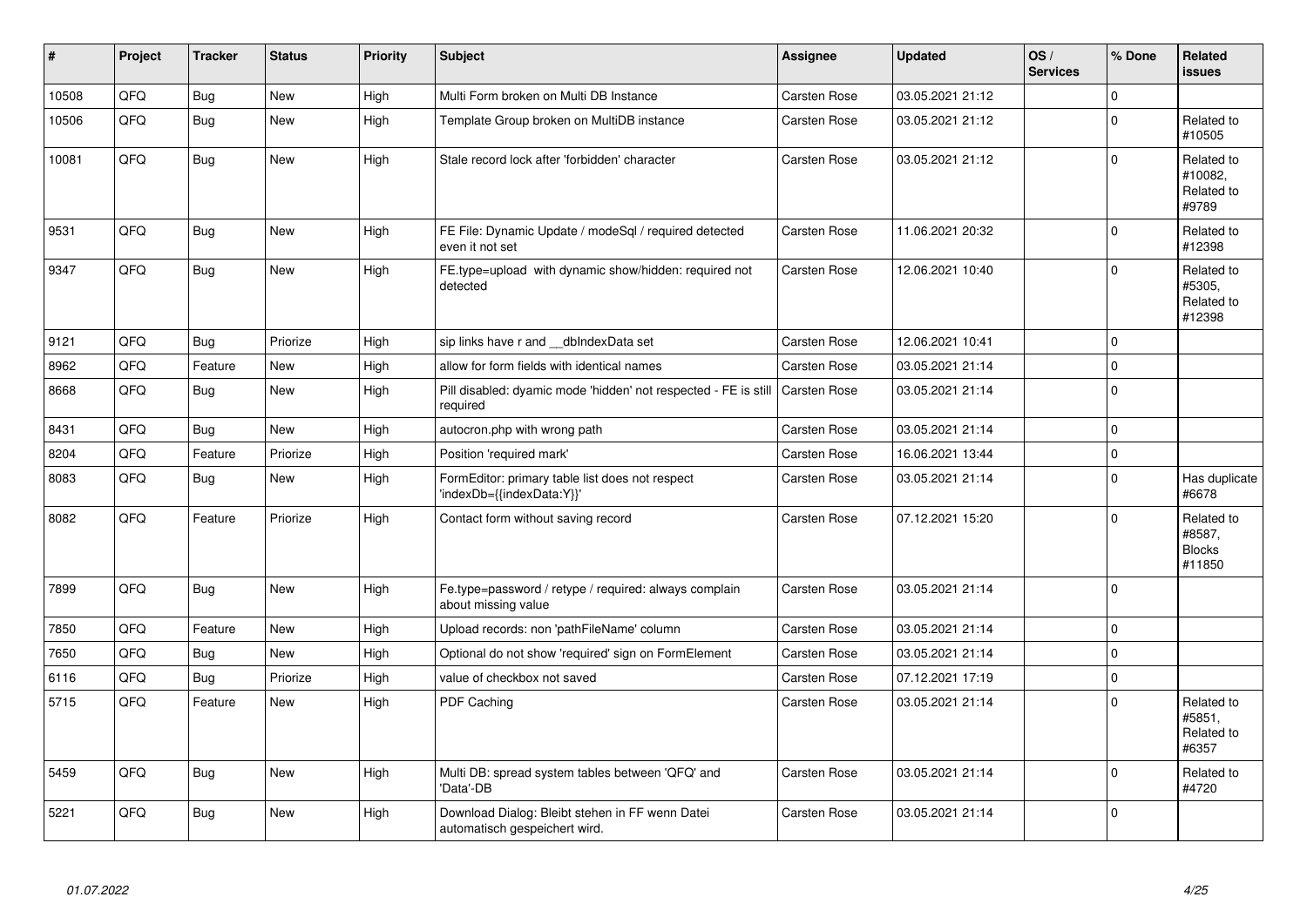| ∦     | Project | <b>Tracker</b> | <b>Status</b>     | <b>Priority</b> | Subject                                                                                                | <b>Assignee</b>     | <b>Updated</b>   | OS/<br><b>Services</b> | % Done      | Related<br>issues                           |
|-------|---------|----------------|-------------------|-----------------|--------------------------------------------------------------------------------------------------------|---------------------|------------------|------------------------|-------------|---------------------------------------------|
| 4279  | QFQ     | <b>Bug</b>     | Some day<br>maybe | High            | config.linkVars lost                                                                                   | <b>Carsten Rose</b> | 03.05.2021 21:14 |                        | $\Omega$    |                                             |
| 4258  | QFQ     | Feature        | Some day<br>maybe | High            | <b>System Defaults: Forms</b>                                                                          | <b>Carsten Rose</b> | 03.05.2021 21:14 |                        | $\Omega$    |                                             |
| 3990  | QFQ     | Feature        | Some day<br>maybe | High            | custom class definition: add space automatically                                                       | Carsten Rose        | 03.05.2021 21:14 |                        | $\Omega$    |                                             |
| 3967  | QFQ     | Feature        | Some day<br>maybe | High            | Report: Checkbox, Radio, Dropdown, Input welches ohne<br>Submit funktioniert - 'Inline-Form'           | Carsten Rose        | 03.05.2021 21:14 |                        | $\Omega$    |                                             |
| 3848  | QFQ     | Feature        | Some day<br>maybe | High            | Antivirus check fuer Upload files in gfg?                                                              | Carsten Rose        | 03.05.2021 21:14 |                        | $\mathbf 0$ | Related to<br>#4131                         |
| 3727  | QFQ     | Feature        | New               | High            | Security: Session Hijacking erschweren                                                                 | <b>Carsten Rose</b> | 03.05.2021 21:14 |                        | $\Omega$    |                                             |
| 3570  | QFQ     | <b>Bug</b>     | Some day<br>maybe | High            | Formular mit prmitnew permitEdit=Always wird nicht<br>aufgerufen (ist leer)                            | Carsten Rose        | 03.05.2021 21:14 |                        | $\Omega$    |                                             |
| 3109  | QFQ     | Bug            | Some day<br>maybe | High            | RealUrl: Links werden nicht korrekt gerendert                                                          | Carsten Rose        | 03.05.2021 21:14 |                        | $\Omega$    |                                             |
| 3061  | QFQ     | Bug            | Some day<br>maybe | High            | winstitute: mysql connection durcheinander - nmhp17<br>(ag7)/QFQ arbeitet mit DB/Tabellen von biostat. | Carsten Rose        | 03.05.2021 21:14 |                        | $\Omega$    |                                             |
| 14371 | QFQ     | Feature        | Priorize          | Normal          | <b>LDAP via REPORT</b>                                                                                 | <b>Carsten Rose</b> | 19.06.2022 16:37 |                        | $\mathbf 0$ |                                             |
| 14323 | QFQ     | Bug            | In Progress       | Normal          | Report: render=both single - no impact                                                                 | <b>Carsten Rose</b> | 19.06.2022 18:31 |                        | $\Omega$    |                                             |
| 14305 | QFQ     | Bug            | <b>New</b>        | Normal          | Inline Report editing does not create history entries                                                  | Carsten Rose        | 10.06.2022 11:55 |                        | $\mathbf 0$ |                                             |
| 14304 | QFQ     | <b>Bug</b>     | New               | Normal          | table sorter view safer does not work                                                                  | Carsten Rose        | 10.06.2022 11:49 |                        | $\mathbf 0$ |                                             |
| 14290 | QFQ     | Feature        | Priorize          | Normal          | FormEditor: Show Table Definition                                                                      | Carsten Rose        | 19.06.2022 16:37 |                        | $\Omega$    |                                             |
| 14283 | QFQ     | Bug            | Priorize          | Normal          | HEIC / HEIF convert doesn't trigger                                                                    | <b>Carsten Rose</b> | 19.06.2022 16:37 |                        | $\Omega$    |                                             |
| 14233 | QFQ     | Bug            | New               | Normal          | AS _link: question - HTML is not rendered                                                              | Carsten Rose        | 28.05.2022 11:02 |                        | $\Omega$    |                                             |
| 14175 | QFQ     | Bug            | In Progress       | Normal          | Opening a form with no QFQ Session cookie fails                                                        | <b>Carsten Rose</b> | 03.06.2022 10:40 |                        | $\Omega$    |                                             |
| 14091 | QFQ     | <b>Bug</b>     | New               | Normal          | inconsistent template path for twig                                                                    | <b>Carsten Rose</b> | 19.04.2022 18:36 |                        | $\Omega$    |                                             |
| 14090 | QFQ     | Feature        | New               | Normal          | Nützliche _script funktionen                                                                           | Carsten Rose        | 28.05.2022 11:03 |                        | $\mathbf 0$ |                                             |
| 14077 | QFQ     | <b>Bug</b>     | <b>New</b>        | Normal          | As link: Attribute 'class' missing by r:1 and r:3 - but should<br>set                                  | Carsten Rose        | 28.05.2022 11:02 |                        | $\Omega$    | Related to<br>#5342,<br>Related to<br>#4343 |
| 13843 | QFQ     | Feature        | New               | Normal          | Create JWT via QFQ                                                                                     | Carsten Rose        | 19.03.2022 17:42 |                        | $\mathbf 0$ |                                             |
| 13841 | QFQ     | Feature        | New               | Normal          | Create PDF via iText - evaluate                                                                        | Carsten Rose        | 19.03.2022 17:42 |                        | $\pmb{0}$   |                                             |
| 13706 | QFQ     | Bug            | New               | Normal          | Wrong CheckType in FieldElement LastStatus of Form Cron                                                | Carsten Rose        | 21.01.2022 18:20 |                        | $\pmb{0}$   |                                             |
| 13700 | QFQ     | Feature        | New               | Normal          | Redesign qfq.io Seite                                                                                  | Carsten Rose        | 19.03.2022 17:43 |                        | $\mathbf 0$ |                                             |
| 13659 | QFQ     | Bug            | New               | Normal          | wrong sanitize class applied to R-store                                                                | Carsten Rose        | 15.01.2022 14:23 |                        | $\mathbf 0$ |                                             |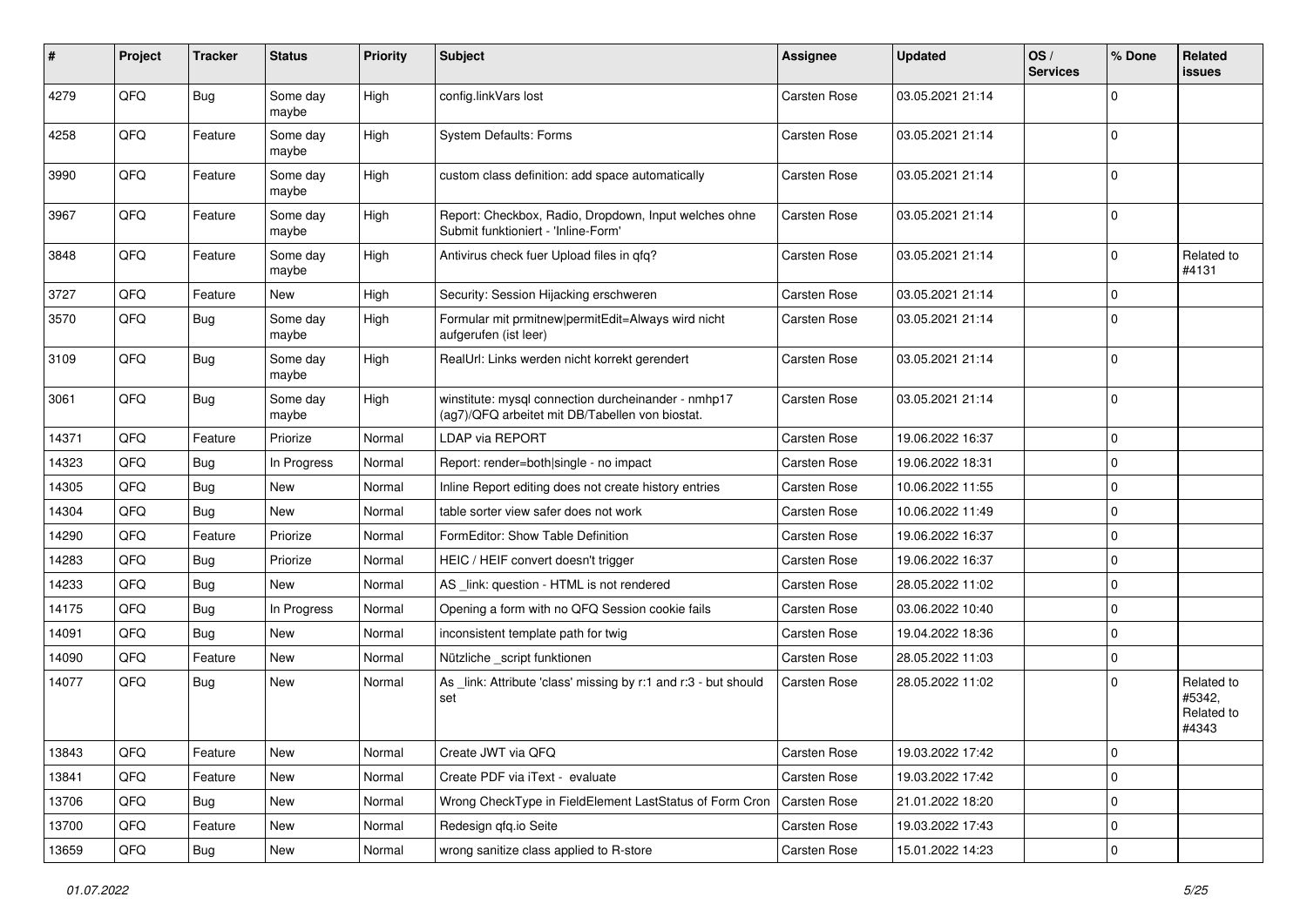| $\sharp$ | Project | <b>Tracker</b> | <b>Status</b>              | <b>Priority</b> | Subject                                                                                                                                             | <b>Assignee</b>     | <b>Updated</b>   | OS/<br><b>Services</b> | % Done      | Related<br><b>issues</b>                                              |
|----------|---------|----------------|----------------------------|-----------------|-----------------------------------------------------------------------------------------------------------------------------------------------------|---------------------|------------------|------------------------|-------------|-----------------------------------------------------------------------|
| 13592    | QFQ     | <b>Bug</b>     | New                        | Normal          | QFQ Build Queue: das vergeben von Tags klappt nicht. Es<br>werden keine Releases gebaut.                                                            | <b>Carsten Rose</b> | 19.03.2022 17:45 |                        | $\Omega$    |                                                                       |
| 13566    | QFQ     | Feature        | Ready to sync<br>(develop) | Normal          | Delete config-example.qfq.php file                                                                                                                  | Carsten Rose        | 23.12.2021 09:25 |                        | $\mathbf 0$ |                                                                       |
| 13467    | QFQ     | Feature        | New                        | Normal          | ChangeLog Generator                                                                                                                                 | <b>Carsten Rose</b> | 19.03.2022 17:46 |                        | $\Omega$    | Related to<br>#11460                                                  |
| 13460    | QFQ     | Bug            | New                        | Normal          | Doc: Password set/reset  password should not processed<br>with 'html encode'                                                                        | Carsten Rose        | 19.03.2022 17:46 |                        | $\Omega$    |                                                                       |
| 13451    | QFQ     | <b>Bug</b>     | <b>New</b>                 | Normal          | Character Counter / Max Character: Problem in Safari                                                                                                | Carsten Rose        | 15.04.2022 17:18 |                        | $\mathbf 0$ |                                                                       |
| 13354    | QFQ     | Feature        | New                        | Normal          | Using Websocket in QFQ                                                                                                                              | Carsten Rose        | 10.11.2021 15:47 |                        | $\mathbf 0$ |                                                                       |
| 13332    | QFQ     | <b>Bug</b>     | New                        | Normal          | Multi Form: Required Felder werden visuell nicht markiert.                                                                                          | Carsten Rose        | 19.03.2022 17:47 |                        | $\Omega$    |                                                                       |
| 13331    | QFQ     | <b>Bug</b>     | New                        | Normal          | Multi Form: Clear Icon misplaced                                                                                                                    | Carsten Rose        | 19.03.2022 17:47 |                        | $\mathbf 0$ |                                                                       |
| 12716    | QFQ     | Bug            | New                        | Normal          | template group: Pattern only applied to first instance                                                                                              | Carsten Rose        | 19.03.2022 17:47 |                        | $\mathbf 0$ |                                                                       |
| 12714    | QFQ     | <b>Bug</b>     | <b>New</b>                 | Normal          | Conversion of GIF to PDF broken when GIF contains Alpha.                                                                                            | Carsten Rose        | 19.03.2022 17:49 |                        | $\mathbf 0$ |                                                                       |
| 12679    | QFQ     | Feature        | New                        | Normal          | tablesorter: custom column width                                                                                                                    | Carsten Rose        | 16.06.2021 11:10 |                        | 0           |                                                                       |
| 12664    | QFQ     | Feature        | New                        | Normal          | TinyMCE: report/remove malicous HTML/JS Code                                                                                                        | Carsten Rose        | 19.03.2022 17:47 |                        | $\Omega$    | Related to<br>#14320                                                  |
| 12611    | QFQ     | Feature        | Some day<br>maybe          | Normal          | Refactoring: Bootstrap with Lazy Loading                                                                                                            | Carsten Rose        | 08.06.2022 10:37 |                        | $\mathbf 0$ | Related to<br>#12490,<br>Related to<br>#10013,<br>Related to<br>#7732 |
| 12603    | QFQ     | Feature        | New                        | Normal          | Dropdown (Select), Radio, checkbox:<br>itemListAlways={{!SELECT key, value}}                                                                        | <b>Carsten Rose</b> | 19.03.2022 17:47 |                        | $\Omega$    |                                                                       |
| 12581    | QFQ     | <b>Bug</b>     | New                        | Normal          | Form.forward=close: Record 'new' in new browser tab ><br>save (& close) >> Form is not reloaded with new created<br>record id and stays in mode=new | Carsten Rose        | 19.03.2022 17:48 |                        | $\mathbf 0$ |                                                                       |
| 12546    | QFQ     | Bug            | Feedback                   | Normal          | Branch 'Development' - Unit Tests mit dirty workaround<br>angepasst                                                                                 | Carsten Rose        | 19.03.2022 17:48 |                        | $\Omega$    |                                                                       |
| 12520    | QFQ     | <b>Bug</b>     | <b>New</b>                 | Normal          | Switch FE User: still active even FE User session expired                                                                                           | Carsten Rose        | 19.03.2022 17:48 |                        | $\mathbf 0$ |                                                                       |
| 12512    | QFQ     | Bug            | New                        | Normal          | Some MySQL Installation can't use 'stored procedures'                                                                                               | Carsten Rose        | 19.03.2022 17:48 |                        | $\mathbf 0$ |                                                                       |
| 12504    | QFQ     | Feature        | Priorize                   | Normal          | sql.log: report fe.id                                                                                                                               | Carsten Rose        | 05.05.2021 22:09 |                        | 0           |                                                                       |
| 12503    | QFQ     | Feature        | Priorize                   | Normal          | Detect dangerous UPDATE statement with missing WHERE                                                                                                | Carsten Rose        | 05.05.2021 22:09 |                        | $\mathbf 0$ |                                                                       |
| 12480    | QFQ     | Feature        | New                        | Normal          | If QFQ upgrade is running, block further request                                                                                                    | Carsten Rose        | 03.05.2021 20:45 |                        | 0           |                                                                       |
| 12477    | QFQ     | Feature        | New                        | Normal          | Support for refactoring: Form, FormElement, diverse<br>Tabellen/Spalten, tt-content Records                                                         | Carsten Rose        | 03.05.2021 20:45 |                        | $\mathbf 0$ |                                                                       |
| 12474    | QFQ     | Feature        | New                        | Normal          | Check BaseConfigURL if it is given and the the last char is '/'                                                                                     | Carsten Rose        | 03.05.2021 20:45 |                        | $\pmb{0}$   |                                                                       |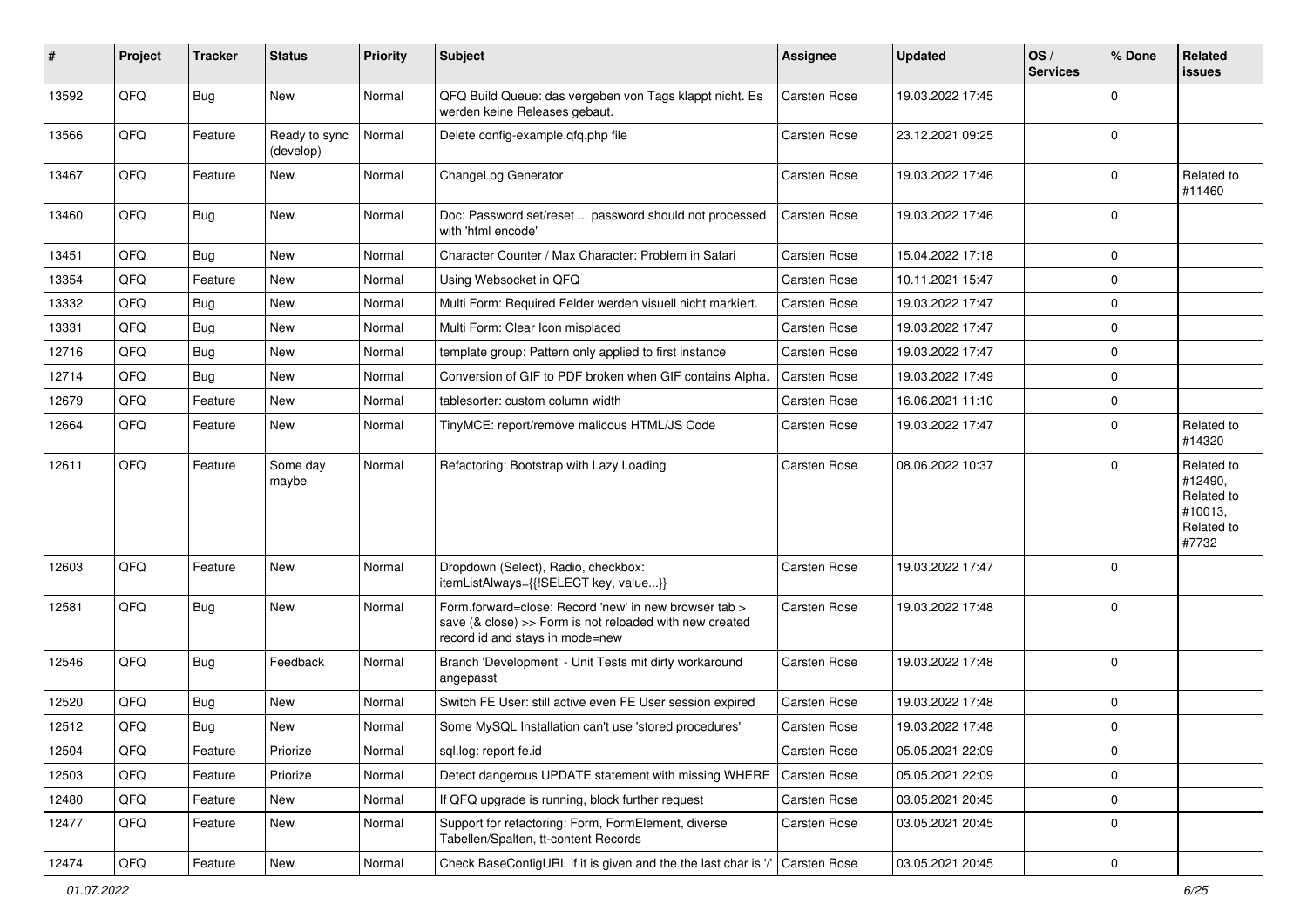| $\#$  | Project | <b>Tracker</b> | <b>Status</b>     | <b>Priority</b> | Subject                                                                                                             | <b>Assignee</b>     | <b>Updated</b>   | OS/<br><b>Services</b> | % Done       | Related<br><b>issues</b>                      |
|-------|---------|----------------|-------------------|-----------------|---------------------------------------------------------------------------------------------------------------------|---------------------|------------------|------------------------|--------------|-----------------------------------------------|
| 12465 | QFQ     | Feature        | <b>New</b>        | Normal          | QFQ Function: use in FE to fill StoreRecord                                                                         | Carsten Rose        | 05.05.2021 21:58 |                        | 0            |                                               |
| 12452 | QFQ     | Feature        | Priorize          | Normal          | BaseURL: alsways with '/' at the end                                                                                | <b>Carsten Rose</b> | 19.06.2022 13:45 |                        | $\mathbf 0$  | Related to<br>#10782                          |
| 12439 | QFQ     | Feature        | In Progress       | Normal          | TinyMCE Paste from Word & Character Count/Limit                                                                     | <b>Carsten Rose</b> | 05.05.2021 22:15 |                        | 0            |                                               |
| 12413 | QFQ     | Feature        | New               | Normal          | STORE_TYPO3: enhance for {{be_users.email:T}},<br>{{fe_users.email:T}}                                              | <b>Carsten Rose</b> | 03.05.2021 20:45 |                        | $\Omega$     | Related to<br>#12412,<br>Related to<br>#10012 |
| 12412 | QFQ     | Feature        | New               | Normal          | Action/Escape qualifier 'e' (empty), '0': if given, an empty<br>string (or '0') will be treated as 'not found'      | <b>Carsten Rose</b> | 08.05.2021 09:40 |                        | $\mathbf{0}$ | Related to<br>#12413,<br>Related to<br>#10012 |
| 12400 | QFQ     | Feature        | New               | Normal          | Tutorial ist in QFQ Doku, Wird in der Suche gefunden, es<br>gibt aber kein Menupunkt - Inhalt ueberpruefen          | <b>Carsten Rose</b> | 03.05.2021 20:45 |                        | $\mathbf 0$  |                                               |
| 12337 | QFQ     | Feature        | Some day<br>maybe | Normal          | Database.php: better caching                                                                                        | <b>Carsten Rose</b> | 16.09.2021 15:10 |                        | $\mathbf 0$  |                                               |
| 12330 | QFQ     | Feature        | New               | Normal          | Copy to input field / text area / TinyMCE                                                                           | Carsten Rose        | 07.04.2021 09:01 |                        | $\mathbf 0$  |                                               |
| 12327 | QFQ     | <b>Bug</b>     | New               | Normal          | Copy to clipboard: Glyphicon can not be changed                                                                     | <b>Carsten Rose</b> | 27.12.2021 17:59 |                        | 0            |                                               |
| 12325 | QFQ     | Bug            | Priorize          | Normal          | MultiDB form.dblndex not working for report syntax                                                                  | <b>Carsten Rose</b> | 07.09.2021 13:37 |                        | $\Omega$     | Related to<br>#12145,<br>Related to<br>#12314 |
| 12315 | QFQ     | Feature        | Some day<br>maybe | Normal          | Form History (Diffs) / Backups                                                                                      | <b>Carsten Rose</b> | 16.09.2021 15:10 |                        | $\mathbf 0$  |                                               |
| 12269 | QFQ     | Feature        | New               | Normal          | 2FA - Login                                                                                                         | <b>Carsten Rose</b> | 03.05.2021 20:45 |                        | 0            |                                               |
| 12187 | QFQ     | Bug            | New               | Normal          | Trigger FormAsFile() via Report: probably problem with multi   Carsten Rose<br>DB setup                             |                     | 20.03.2021 21:20 |                        | $\Omega$     |                                               |
| 12163 | QFQ     | Feature        | New               | Normal          | Checkbox: table wrap                                                                                                | Carsten Rose        | 03.05.2021 20:51 |                        | $\mathbf 0$  |                                               |
| 12162 | QFQ     | Feature        | New               | Normal          | FE.type=sendmail: personalized mailing (several mails) via<br>template                                              | <b>Carsten Rose</b> | 03.05.2021 20:45 |                        | $\mathbf 0$  |                                               |
| 12146 | QFQ     | Feature        | <b>New</b>        | Normal          | Autocron Job: Anzeigen wann der naechste Job ausgefuehrt   Carsten Rose<br>wird, resp das er nicht ausgefuehrt wird |                     | 15.03.2021 15:23 |                        | $\mathbf 0$  |                                               |
| 12133 | QFQ     | Bug            | New               | Normal          | NPM, phpSpreadSheet aktualisieren                                                                                   | <b>Carsten Rose</b> | 15.03.2021 09:04 |                        | $\mathbf 0$  |                                               |
| 12119 | QFQ     | Feature        | New               | Normal          | AS paged: error message missing if there ist no 'r'<br>argument.                                                    | Carsten Rose        | 03.05.2021 20:51 |                        | $\mathbf 0$  |                                               |
| 12109 | QFQ     | Feature        | New               | Normal          | Donwload Link: Plain, SIP, Persistent Link, Peristent SIP -<br>new notation                                         | Carsten Rose        | 03.05.2021 20:45 |                        | $\mathbf 0$  | Related to<br>#12085                          |
| 12045 | QFQ     | <b>Bug</b>     | New               | Normal          | templateGroup afterSave FE: Aufruf ohne<br>sqlHonorFormElements funktioniert nicht                                  | Carsten Rose        | 18.02.2021 16:33 |                        | 0            |                                               |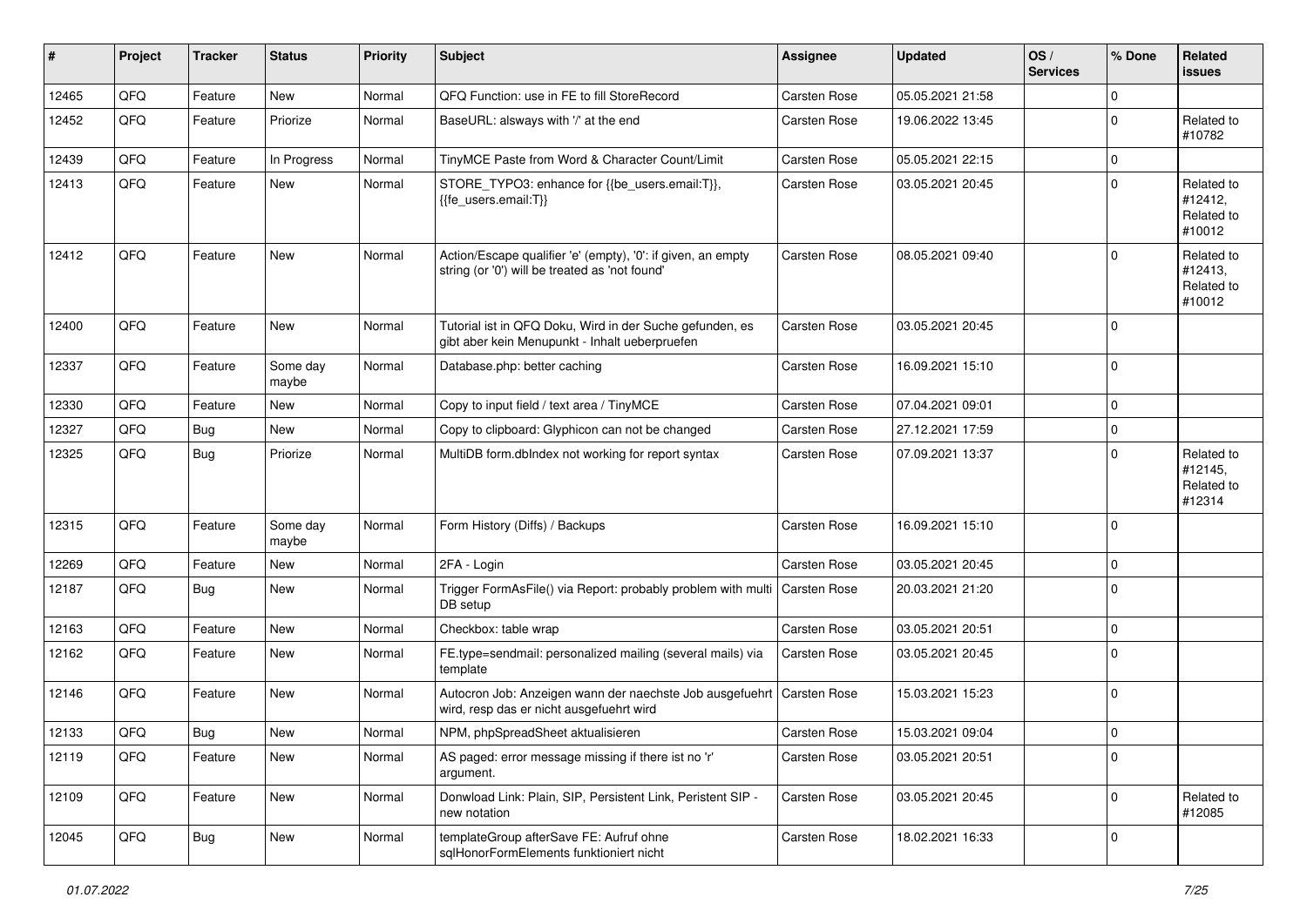| $\vert$ # | Project | <b>Tracker</b> | <b>Status</b>     | <b>Priority</b> | <b>Subject</b>                                                                                       | Assignee                                               | <b>Updated</b>   | OS/<br><b>Services</b> | % Done       | Related<br>issues                                                                                                              |                      |
|-----------|---------|----------------|-------------------|-----------------|------------------------------------------------------------------------------------------------------|--------------------------------------------------------|------------------|------------------------|--------------|--------------------------------------------------------------------------------------------------------------------------------|----------------------|
| 12040     | QFQ     | Bug            | New               | Normal          | FE Mode 'hidden' für zwei FEs auf einer Zeile                                                        | Carsten Rose                                           | 18.02.2021 10:13 |                        | $\mathbf 0$  |                                                                                                                                |                      |
| 12024     | QFQ     | Feature        | New               | Normal          | Excel Export: text columns by default decode<br>htmlspeciachar()                                     | <b>Carsten Rose</b>                                    | 17.02.2021 23:55 |                        | $\mathbf 0$  | Related to<br>#12022                                                                                                           |                      |
| 12023     | QFQ     | Feature        | New               | Normal          | MySQL Stored Precdure: QDECODESPECIALCHAR()                                                          | <b>Carsten Rose</b>                                    | 16.02.2021 11:16 |                        | $\mathbf 0$  | Related to<br>#12022                                                                                                           |                      |
| 11980     | QFQ     | Feature        | In Progress       | Normal          | protected verzeichnis MUSS geschützt werden                                                          | Carsten Rose                                           | 07.09.2021 13:30 |                        | 0            |                                                                                                                                |                      |
| 11955     | QFQ     | Feature        | New               | Normal          | subrecord: new title option to set <th> attributes - e.g. to<br/>customize tablesorter options.</th> | attributes - e.g. to<br>customize tablesorter options. | Carsten Rose     | 03.05.2021 20:47       |              | $\mathbf 0$                                                                                                                    | Related to<br>#11775 |
| 11775     | QFQ     | Feature        | New               | Normal          | Subrecord Tooltip pro Feld                                                                           | Carsten Rose                                           | 18.12.2020 15:22 |                        | $\mathbf 0$  | Related to<br>#11955                                                                                                           |                      |
| 11752     | QFQ     | <b>Bug</b>     | New               | Normal          | checkbox renders multiple input elements with same name                                              | <b>Carsten Rose</b>                                    | 17.12.2020 14:58 |                        | $\mathbf 0$  | Related to<br>#11750                                                                                                           |                      |
| 11747     | QFQ     | Feature        | New               | Normal          | Maintenance Page with Redirect                                                                       | <b>Carsten Rose</b>                                    | 03.05.2021 20:47 |                        | $\mathbf 0$  | Related to<br>#11741                                                                                                           |                      |
| 11702     | QFQ     | Feature        | New               | Normal          | HTML Special Char makes no sense for 'allbut' if '&' is<br>forbidden                                 | Carsten Rose                                           | 07.12.2021 16:35 |                        | $\mathbf{0}$ | Related to<br>#5112,<br>Related to<br>#14320                                                                                   |                      |
| 11695     | QFQ     | <b>Bug</b>     | New               | Normal          | MultiForm required FE Error                                                                          | <b>Carsten Rose</b>                                    | 04.12.2020 13:34 |                        | 0            |                                                                                                                                |                      |
| 11668     | QFQ     | Bug            | New               | Normal          | Play function.sql - problem with mysql                                                               | Carsten Rose                                           | 03.05.2021 20:48 |                        | 0            |                                                                                                                                |                      |
| 11667     | QFQ     | Bug            | New               | Normal          | MySQL mariadb-server-10.3: Incorrect datetime value                                                  | Carsten Rose                                           | 03.05.2021 20:48 |                        | 0            |                                                                                                                                |                      |
| 11523     | QFQ     | Feature        | New               | Normal          | Mit dynamic Update erkennen, ob Upload gemacht wurde                                                 | Carsten Rose                                           | 13.11.2020 15:07 |                        | $\mathbf 0$  | Related to<br>#9533                                                                                                            |                      |
| 11517     | QFQ     | <b>Bug</b>     | In Progress       | Normal          | extraButtonInfo Broken for multiple FormElements                                                     | Carsten Rose                                           | 12.05.2022 13:12 |                        | $\mathbf 0$  | Related to<br>#7890,<br>Related to<br>#3811, Has<br>duplicate<br>#10905, Has<br>duplicate<br>#10553, Has<br>duplicate<br>#6779 |                      |
| 11516     | QFQ     | Feature        | New               | Normal          | Multi Page Form (Previous/Next Buttons)                                                              | <b>Carsten Rose</b>                                    | 16.03.2021 17:52 |                        | $\mathbf 0$  |                                                                                                                                |                      |
| 11504     | QFQ     | Feature        | New               | Normal          | Dynamic Update: Button text update for 'Save',' Close' &<br>'Delete'                                 | Carsten Rose                                           | 12.11.2020 23:44 |                        | $\mathbf 0$  |                                                                                                                                |                      |
| 11460     | QFQ     | Feature        | New               | Normal          | Easier creation of changelog: gitchangelog                                                           | Carsten Rose                                           | 12.06.2021 10:20 |                        | $\mathbf 0$  | Related to<br>#13467                                                                                                           |                      |
| 11323     | QFQ     | Feature        | Some day<br>maybe | Normal          | Report Frontend Editor Modal + Codemirror                                                            | Carsten Rose                                           | 16.09.2021 15:10 |                        | $\mathbf 0$  | Related to<br>#11036                                                                                                           |                      |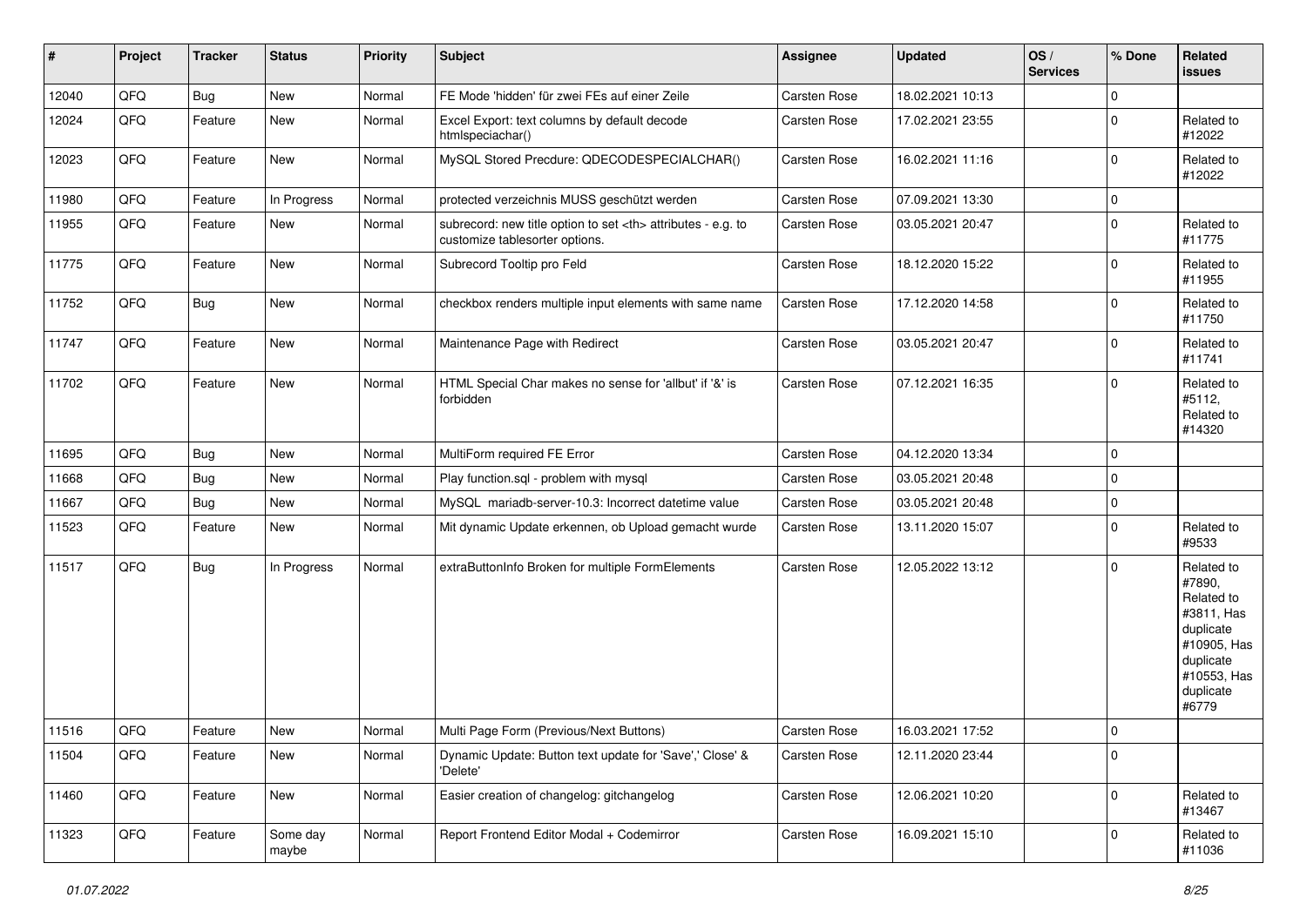| #     | Project | <b>Tracker</b> | <b>Status</b>     | <b>Priority</b> | <b>Subject</b>                                                                      | <b>Assignee</b>     | <b>Updated</b>   | OS/<br><b>Services</b> | % Done      | Related<br>issues                                                    |
|-------|---------|----------------|-------------------|-----------------|-------------------------------------------------------------------------------------|---------------------|------------------|------------------------|-------------|----------------------------------------------------------------------|
| 11322 | QFQ     | Feature        | Some day<br>maybe | Normal          | Form Element JSON - (multiline parameter field)                                     | <b>Carsten Rose</b> | 16.09.2021 15:10 |                        | $\mathbf 0$ |                                                                      |
| 11320 | QFQ     | Feature        | Priorize          | Normal          | Typo3 Version 10 support                                                            | Carsten Rose        | 05.05.2021 22:09 |                        | $\mathbf 0$ |                                                                      |
| 11239 | QFQ     | <b>Bug</b>     | New               | Normal          | Radiobutton (plain): horizontales Rendern abhängig vom<br>Datentyp in der Datenbank | <b>Carsten Rose</b> | 30.09.2020 18:37 |                        | $\mathbf 0$ |                                                                      |
| 11217 | QFQ     | Feature        | Some day<br>maybe | Normal          | <b>Extend Script Functionality</b>                                                  | Carsten Rose        | 16.09.2021 15:10 |                        | $\mathbf 0$ |                                                                      |
| 11080 | QFQ     | Feature        | New               | Normal          | Send MQTT messages                                                                  | Carsten Rose        | 29.08.2020 19:49 |                        | $\mathbf 0$ |                                                                      |
| 11076 | QFQ     | Feature        | In Progress       | Normal          | SELECT  AS _websocket                                                               | Carsten Rose        | 30.08.2020 17:49 |                        | $\mathbf 0$ |                                                                      |
| 11036 | QFQ     | Feature        | Some day<br>maybe | Normal          | inline report editor permissions                                                    | Carsten Rose        | 16.09.2021 15:09 |                        | $\mathbf 0$ | Related to<br>#11323                                                 |
| 10996 | QFQ     | Feature        | New               | Normal          | Download video via sip: no seek                                                     | Carsten Rose        | 12.08.2020 14:18 |                        | $\mathbf 0$ |                                                                      |
| 10979 | QFQ     | Feature        | New               | Normal          | Ajax Calls an API - dataReport                                                      | <b>Carsten Rose</b> | 11.05.2022 12:15 |                        | $\mathbf 0$ |                                                                      |
| 10976 | QFQ     | Feature        | New               | Normal          | Excel Export Verbesserungen                                                         | Carsten Rose        | 06.08.2020 10:56 |                        | $\mathbf 0$ |                                                                      |
| 10937 | QFQ     | <b>Bug</b>     | New               | Normal          | Fehler mit abhängigen Select- Feldern beim Positionieren                            | <b>Carsten Rose</b> | 12.11.2020 23:45 |                        | $\mathbf 0$ |                                                                      |
| 10819 | QFQ     | Feature        | New               | Normal          | Persistent SIP - second try                                                         | Carsten Rose        | 29.06.2020 23:02 |                        | $\mathbf 0$ | Related to<br>#6261                                                  |
| 10745 | QFQ     | Feature        | Some day<br>maybe | Normal          | Tablesorter Excel Export                                                            | Carsten Rose        | 16.09.2021 15:09 |                        | $\mathbf 0$ |                                                                      |
| 10716 | QFQ     | Feature        | Some day<br>maybe | Normal          | Business Logic mit Externen Skripten                                                | Carsten Rose        | 16.09.2021 15:10 |                        | $\Omega$    | Related to<br>#10713,<br>Related to<br>#8217                         |
| 10714 | QFQ     | Feature        | New               | Normal          | multi Table Form                                                                    | <b>Carsten Rose</b> | 16.03.2021 18:44 |                        | $\mathbf 0$ |                                                                      |
| 10704 | QFQ     | Bug            | New               | Normal          | wkhtml problem rendering fullCalendar.js / fabric.js >><br>successor: puppeteer     | Carsten Rose        | 12.11.2020 23:45 |                        | $\mathbf 0$ | Related to<br>#5024,<br>Related to<br>#4650,<br>Related to<br>#10715 |
| 10661 | QFQ     | Bug            | In Progress       | Normal          | Typo3 Warnungen                                                                     | Carsten Rose        | 07.09.2021 13:23 |                        | $\Omega$    | Related to<br>#12440                                                 |
| 10658 | QFQ     | Bug            | New               | Normal          | processReadOnly broken                                                              | Carsten Rose        | 27.05.2020 17:55 |                        | O           |                                                                      |
| 10593 | QFQ     | Feature        | New               | Normal          | label2: text behind input element                                                   | Carsten Rose        | 16.05.2020 10:57 |                        | 0           |                                                                      |
| 10588 | QFQ     | Bug            | New               | Normal          | typeahed Tag: Doku anpassen                                                         | Carsten Rose        | 12.11.2020 23:45 |                        | 0           |                                                                      |
| 10443 | QFQ     | Feature        | In Progress       | Normal          | Konzept_api / _live                                                                 | Carsten Rose        | 07.05.2020 09:39 |                        | $\pmb{0}$   |                                                                      |
| 10322 | QFQ     | <b>Bug</b>     | New               | Normal          | FormElement / Radio: missing column 'enum' >> FE not<br>reported                    | Carsten Rose        | 07.05.2020 09:37 |                        | $\mathbf 0$ |                                                                      |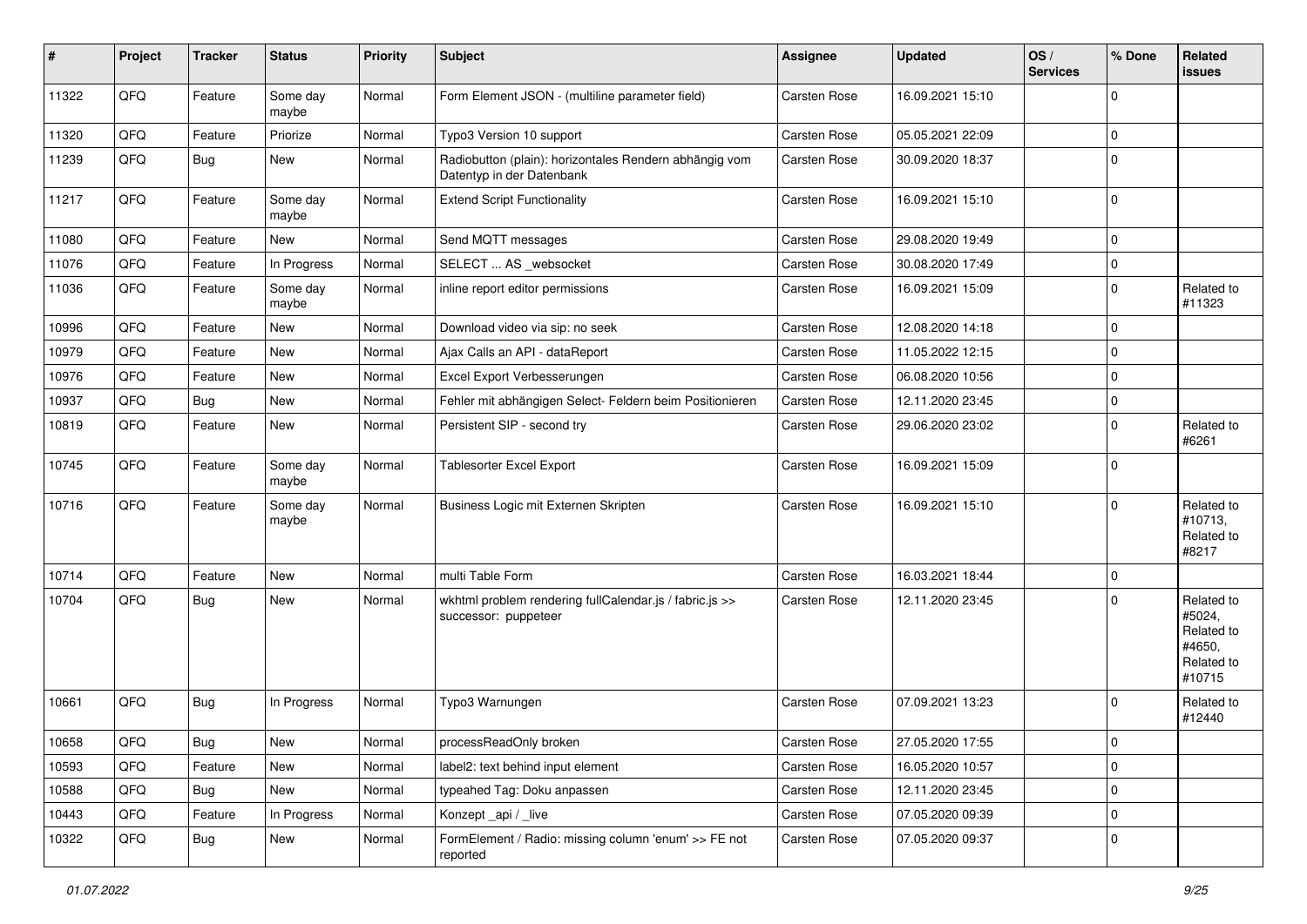| $\vert$ # | Project | <b>Tracker</b> | <b>Status</b>     | <b>Priority</b> | <b>Subject</b>                                                                                                                        | <b>Assignee</b>     | <b>Updated</b>   | OS/<br><b>Services</b> | % Done      | Related<br>issues                                                      |
|-----------|---------|----------------|-------------------|-----------------|---------------------------------------------------------------------------------------------------------------------------------------|---------------------|------------------|------------------------|-------------|------------------------------------------------------------------------|
| 10119     | QFQ     | Feature        | New               | Normal          | Dropdown (selectlist) & TypeAhead: format and catagorize<br>list                                                                      | Carsten Rose        | 07.05.2020 09:36 |                        | $\Omega$    |                                                                        |
| 10116     | QFQ     | Feature        | Some day<br>maybe | Normal          | TypeAhead: Tag - show inside 'input' element                                                                                          | Carsten Rose        | 16.09.2021 15:09 |                        | $\mathbf 0$ |                                                                        |
| 10095     | QFQ     | Feature        | Some day<br>maybe | Normal          | Generic Gitlab Integration into QFQ                                                                                                   | Carsten Rose        | 16.09.2021 15:10 |                        | $\mathbf 0$ |                                                                        |
| 10082     | QFQ     | <b>Bug</b>     | New               | Normal          | FE.type=SELECT - 'sanatize' Class                                                                                                     | <b>Carsten Rose</b> | 07.05.2020 09:36 |                        | 0           | Related to<br>#10081                                                   |
| 10080     | QFQ     | Feature        | <b>New</b>        | Normal          | Popup on 'save' / 'close': configure dialog (answer<br>yes/no/cancle/)                                                                | Carsten Rose        | 28.03.2021 20:52 |                        | $\mathbf 0$ | Is duplicate<br>of #12262                                              |
| 10015     | QFQ     | Feature        | Priorize          | Normal          | Monospace in Textarea                                                                                                                 | <b>Carsten Rose</b> | 03.02.2020 13:40 |                        | $\mathbf 0$ |                                                                        |
| 10014     | QFQ     | Feature        | New               | Normal          | Manual.rst: describe behaviour and process order of<br>fillStoreVar, slaveId, sqlBefore,                                              | Carsten Rose        | 01.02.2020 22:31 |                        | $\mathbf 0$ |                                                                        |
| 10013     | QFQ     | Feature        | Some day<br>maybe | Normal          | FE.typ=editor: CodeMirror                                                                                                             | Carsten Rose        | 08.06.2022 10:37 |                        | $\Omega$    | Related to<br>#12611,<br>Related to<br>#12490,<br>Related to<br>#7732  |
| 10012     | QFQ     | Feature        | Priorize          | Normal          | redirectAllMailTo: {{beEmail:T}}                                                                                                      | <b>Carsten Rose</b> | 08.05.2021 09:54 |                        | $\Omega$    | Related to<br>#12412,<br>Related to<br>#12413,<br>Related to<br>#10011 |
| 10011     | QFQ     | Feature        | Priorize          | Normal          | Offer new STORE_TYPO3 Variable 'beUser', 'beEmail'                                                                                    | Carsten Rose        | 08.05.2021 09:51 |                        | $\Omega$    | Related to<br>#10012,<br>Related to<br>#12511                          |
| 10005     | QFQ     | Feature        | Priorize          | Normal          | Report / special column name:  AS _calendar                                                                                           | Carsten Rose        | 03.06.2020 17:28 |                        | $\mathbf 0$ |                                                                        |
| 9983      | QFQ     | Feature        | New               | Normal          | Report Notation: new keyword 'range'                                                                                                  | <b>Carsten Rose</b> | 01.02.2020 15:55 |                        | $\mathbf 0$ |                                                                        |
| 9975      | QFQ     | Bug            | Priorize          | Normal          | Dropdown Menu: 'r:3' broken                                                                                                           | <b>Carsten Rose</b> | 01.02.2020 10:13 |                        | 0           |                                                                        |
| 9968      | QFQ     | Feature        | Priorize          | Normal          | Tooltip in Links for Developer                                                                                                        | <b>Carsten Rose</b> | 01.02.2020 23:17 |                        | $\pmb{0}$   |                                                                        |
| 9958      | QFQ     | Bug            | Priorize          | Normal          | Broken subrecord query: no error message                                                                                              | Carsten Rose        | 05.02.2021 15:15 |                        | 0           |                                                                        |
| 9947      | QFO     | <b>Bug</b>     | Priorize          | Normal          | Unwanted error message if missing 'typeAheadSqlPrefetch'                                                                              | <b>Carsten Rose</b> | 01.02.2020 10:13 |                        | 0           |                                                                        |
| 9928      | QFQ     | Feature        | Priorize          | Normal          | SpecialColumnName: a) Deprecated: ' AS "_+tag " ', b)<br>New: ' AS "_ <tag1><tag2>"'</tag2></tag1>                                    | Carsten Rose        | 01.02.2020 23:17 |                        | $\mathbf 0$ | Related to<br>#9929                                                    |
| 9927      | QFQ     | Feature        | New               | Normal          | QFQ Update: a) Update nur machen wenn BE User<br>eingeloggt ist., b) Bei Fehler genaue Meldung welcher<br>Updateschritt Probleme hat. | Carsten Rose        | 22.01.2020 12:59 |                        | $\mathbf 0$ |                                                                        |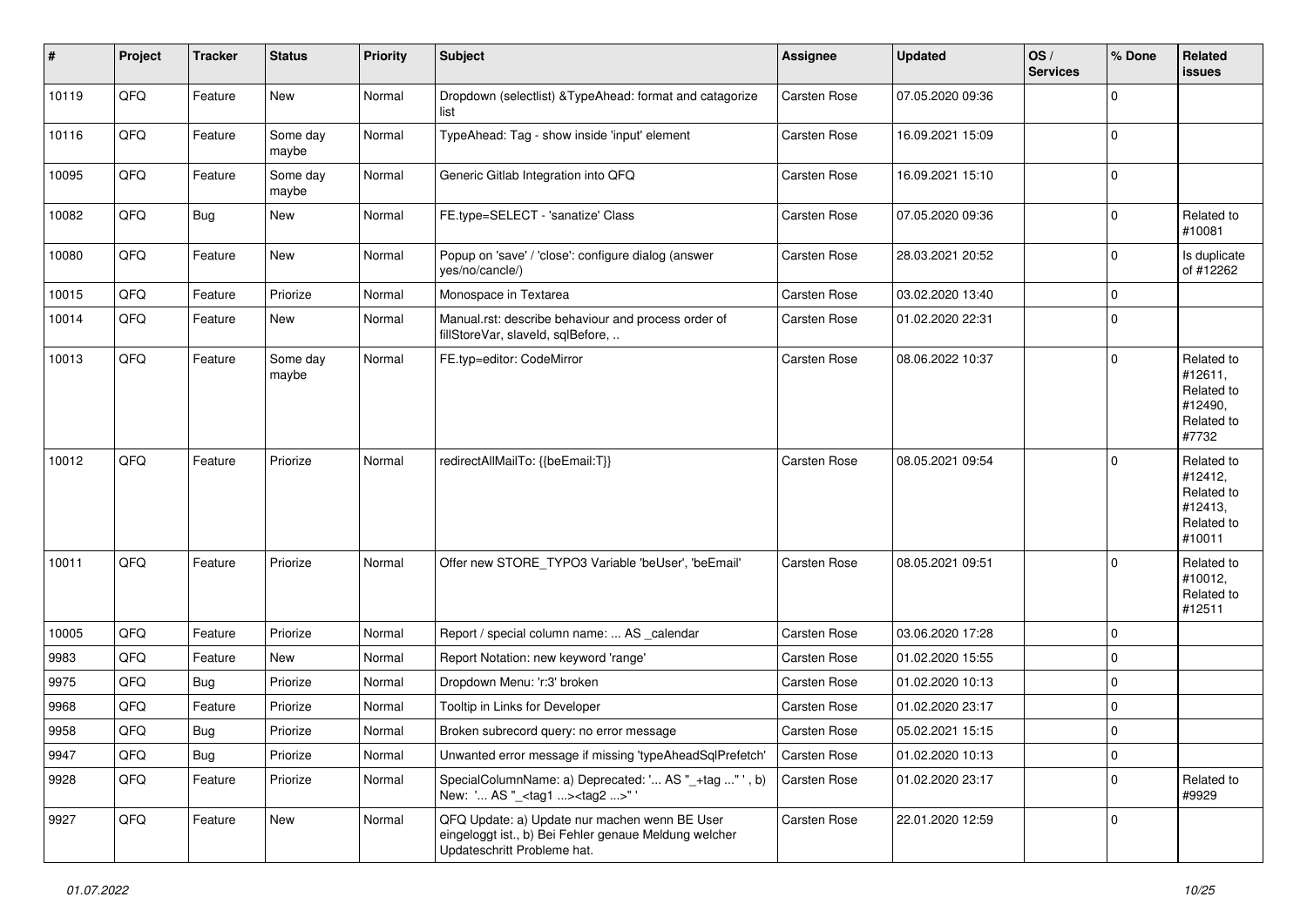| $\vert$ # | Project | <b>Tracker</b> | <b>Status</b>     | <b>Priority</b> | <b>Subject</b>                                                                                           | <b>Assignee</b>     | <b>Updated</b>   | OS/<br><b>Services</b> | % Done      | Related<br><b>issues</b>                                                |
|-----------|---------|----------------|-------------------|-----------------|----------------------------------------------------------------------------------------------------------|---------------------|------------------|------------------------|-------------|-------------------------------------------------------------------------|
| 9900      | QFQ     | Feature        | Priorize          | Normal          | Generic API Call: tt-content record >> JSON                                                              | Carsten Rose        | 01.02.2020 10:13 |                        | $\Omega$    |                                                                         |
| 9862      | QFQ     | <b>Bug</b>     | Priorize          | Normal          | Failed writing to sql mail qfq.log should throw an exception                                             | Carsten Rose        | 01.02.2020 10:13 |                        | $\mathbf 0$ |                                                                         |
| 9834      | QFQ     | <b>Bug</b>     | Priorize          | Normal          | Input elements with tag 'disabled' are missing on<br>form-submit: server option 'processReadOnly' broken | Carsten Rose        | 07.12.2021 16:43 |                        | $\Omega$    | Related to<br>#9691,<br>Related to<br>#5305, Has<br>duplicate<br>#12331 |
| 9811      | QFQ     | Feature        | <b>New</b>        | Normal          | Report: tag every n'th row                                                                               | Carsten Rose        | 01.02.2020 23:22 |                        | $\Omega$    |                                                                         |
| 9783      | QFQ     | <b>Bug</b>     | New               | Normal          | Email with special characters                                                                            | Carsten Rose        | 01.02.2020 23:22 |                        | $\pmb{0}$   |                                                                         |
| 9781      | QFQ     | Feature        | <b>New</b>        | Normal          | Button: CSS class to make buttons smaller                                                                | Carsten Rose        | 01.02.2020 23:22 |                        | $\mathbf 0$ |                                                                         |
| 9777      | QFQ     | Feature        | <b>New</b>        | Normal          | Logging QFQ Variables                                                                                    | Carsten Rose        | 16.12.2019 17:17 |                        | $\mathbf 0$ |                                                                         |
| 9773      | QFQ     | <b>Bug</b>     | <b>New</b>        | Normal          | form.parameter.formModeGlobal=requiredOff                                                                | <b>Carsten Rose</b> | 01.02.2020 15:56 |                        | $\mathbf 0$ |                                                                         |
| 9707      | QFQ     | Feature        | <b>New</b>        | Normal          | SIP security: encode pageld and check pageld on decode                                                   | Carsten Rose        | 01.02.2020 23:22 |                        | $\mathbf 0$ |                                                                         |
| 9706      | QFQ     | Feature        | <b>New</b>        | Normal          | Multi File Upload (hidden template group)                                                                | <b>Carsten Rose</b> | 01.02.2020 23:22 |                        | $\Omega$    | Related to<br>#7521,<br>Related to<br>#5562.<br>Related to<br>#13330    |
| 9704      | QFQ     | Feature        | Some day<br>maybe | Normal          | Thumbnails Generieren beim Splitten von PDF Files                                                        | Carsten Rose        | 11.12.2019 16:01 |                        | $\Omega$    |                                                                         |
| 9669      | QFQ     | <b>Bug</b>     | Some day<br>maybe | Normal          | Checkbox / Template Group: radio/checkbox visible broken<br>after 'add'                                  | Carsten Rose        | 16.06.2021 13:47 |                        | $\Omega$    | Related to<br>#8091                                                     |
| 9668      | QFQ     | Feature        | Priorize          | Normal          | Form.mode: rename 'hidden' to 'hide'                                                                     | Carsten Rose        | 05.05.2021 22:14 |                        | $\mathbf 0$ | Related to<br>#6437                                                     |
| 9602      | QFQ     | Feature        | <b>New</b>        | Normal          | Form definition as JSON                                                                                  | Carsten Rose        | 01.02.2020 23:21 |                        | $\mathbf 0$ | Related to<br>#9600                                                     |
| 9579      | QFQ     | Feature        | Some day<br>maybe | Normal          | Multiform with Process Row                                                                               | Carsten Rose        | 11.12.2019 16:01 |                        | $\mathbf 0$ |                                                                         |
| 9537      | QFQ     | Feature        | <b>New</b>        | Normal          | FormEditor: Edit fieldset in FrontEnd                                                                    | <b>Carsten Rose</b> | 01.02.2020 23:22 |                        | $\pmb{0}$   |                                                                         |
| 9533      | QFQ     | <b>Bug</b>     | <b>New</b>        | Normal          | FE.type=upload: Check in 'beforeSave' if upload is given                                                 | <b>Carsten Rose</b> | 01.02.2020 23:22 |                        | $\mathbf 0$ | Related to<br>#11523                                                    |
| 9394      | QFQ     | Feature        | Priorize          | Normal          | REST: allow for non numerical ids in get requests                                                        | Carsten Rose        | 05.05.2021 22:10 |                        | $\mathbf 0$ |                                                                         |
| 9352      | QFQ     | Feature        | <b>New</b>        | Normal          | FE 'Native' fire slaveld, sqlAfter, sqlIns                                                               | Carsten Rose        | 01.02.2020 23:22 |                        | $\mathbf 0$ |                                                                         |
| 9348      | QFQ     | Feature        | <b>New</b>        | Normal          | defaultThumbnailSize: pre render thumbnails                                                              | Carsten Rose        | 12.06.2021 09:05 |                        | $\mathbf 0$ |                                                                         |
| 9346      | QFQ     | Feature        | Priorize          | Normal          | beforeSave: check if an upload is given                                                                  | Carsten Rose        | 11.06.2021 21:18 |                        | $\mathbf 0$ |                                                                         |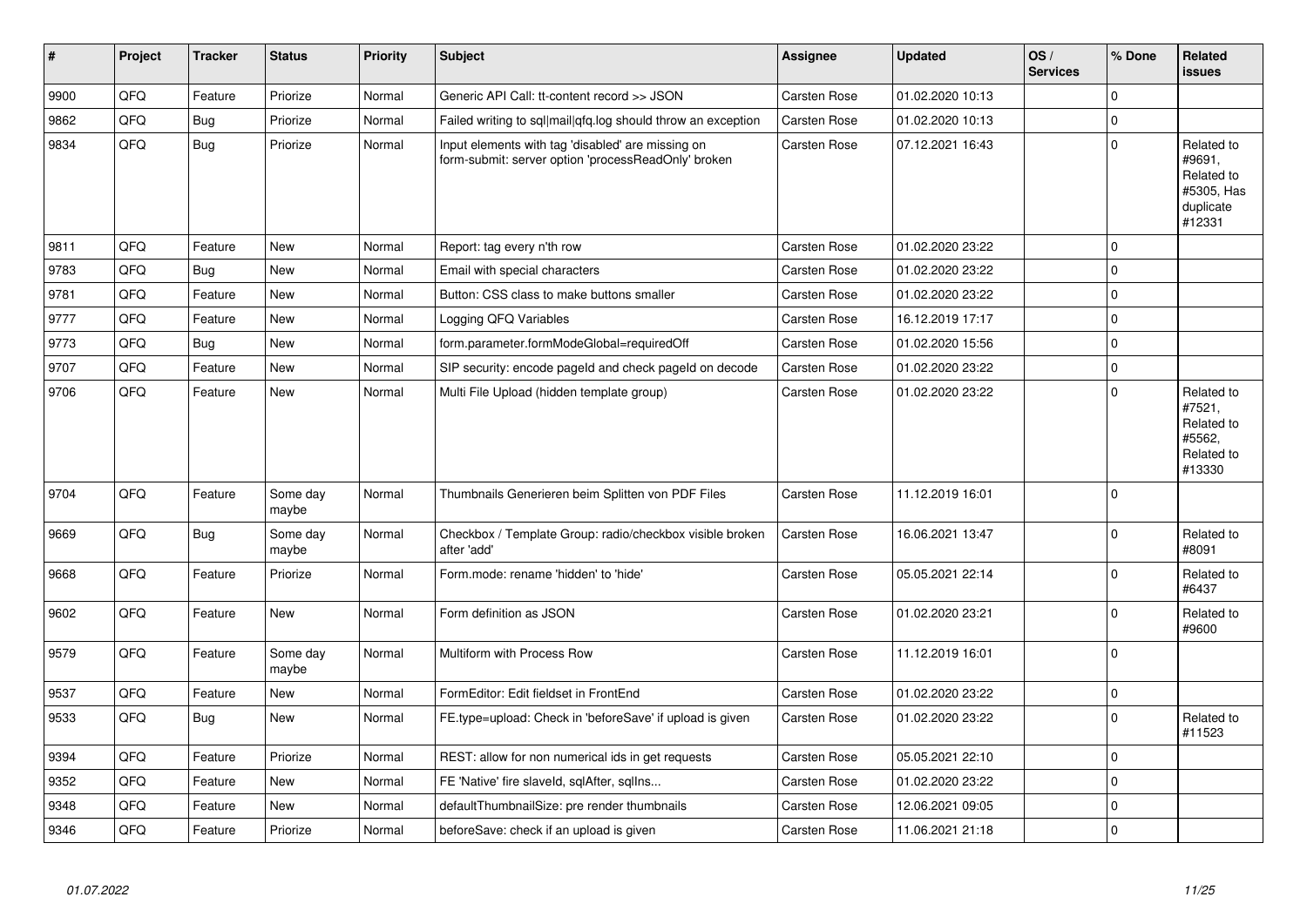| #    | Project | <b>Tracker</b> | <b>Status</b>     | <b>Priority</b> | <b>Subject</b>                                                                                         | <b>Assignee</b>     | <b>Updated</b>   | OS/<br><b>Services</b> | % Done      | <b>Related</b><br>issues |
|------|---------|----------------|-------------------|-----------------|--------------------------------------------------------------------------------------------------------|---------------------|------------------|------------------------|-------------|--------------------------|
| 9317 | QFQ     | <b>Bug</b>     | New               | Normal          | FE.type=note: with dynamic show/hidden an empty label<br>causes trouble                                | <b>Carsten Rose</b> | 01.02.2020 23:22 |                        | $\mathbf 0$ |                          |
| 9281 | QFQ     | Bug            | Some day<br>maybe | Normal          | Allow STRICT_TRANS_TABLES                                                                              | Carsten Rose        | 02.01.2021 18:43 |                        | $\Omega$    |                          |
| 9221 | QFQ     | Feature        | New               | Normal          | typeAhead: Zeichenlimite ausschalten                                                                   | Carsten Rose        | 29.06.2022 22:36 |                        | $\Omega$    |                          |
| 9208 | QFQ     | Feature        | New               | Normal          | Manage 'recent' records                                                                                | <b>Carsten Rose</b> | 01.02.2020 23:22 |                        | $\Omega$    |                          |
| 9177 | QFQ     | <b>Bug</b>     | New               | Normal          | Bug? QFQ tries to save an action FE, which has real<br>existing column name                            | <b>Carsten Rose</b> | 01.02.2020 23:22 |                        | 0           |                          |
| 9136 | QFQ     | Feature        | <b>New</b>        | Normal          | Create ZIP files with dynamic PDFs                                                                     | <b>Carsten Rose</b> | 01.02.2020 23:22 |                        | 0           |                          |
| 9129 | QFQ     | Feature        | New               | Normal          | sqlValidate: Message as notification, not as error                                                     | Carsten Rose        | 01.02.2020 23:22 |                        | $\mathbf 0$ | Related to<br>#9128      |
| 9128 | QFQ     | Feature        | New               | Normal          | Error Message: not replaced variables- a) replace back to<br>'{{', b) underline                        | <b>Carsten Rose</b> | 01.02.2020 23:22 |                        | 0           | Related to<br>#9129      |
| 9127 | QFQ     | <b>Bug</b>     | New               | Normal          | Error Message: change 'roll over' color - text not readable                                            | <b>Carsten Rose</b> | 01.02.2020 23:22 |                        | 0           |                          |
| 9077 | QFQ     | Bug            | New               | Normal          | typeAheadSql: report broken SQL                                                                        | Carsten Rose        | 29.06.2022 22:35 |                        | $\Omega$    | Related to<br>#4018      |
| 9013 | QFQ     | <b>Bug</b>     | New               | Normal          | Error in Twig template not handled                                                                     | <b>Carsten Rose</b> | 20.10.2021 13:43 |                        | $\mathbf 0$ |                          |
| 8975 | QFQ     | Feature        | New               | Normal          | Report Notation: 2.0                                                                                   | Carsten Rose        | 01.02.2020 23:22 |                        | 0           | Related to<br>#8963      |
| 8963 | QFQ     | Feature        | Priorize          | Normal          | Setting values in a store: flexible way                                                                | Carsten Rose        | 05.05.2021 22:10 |                        | $\Omega$    | Related to<br>#8975      |
| 8894 | QFQ     | Feature        | Some day<br>maybe | Normal          | Documentation Tags Usable in QFQ Application                                                           | <b>Carsten Rose</b> | 11.12.2019 16:01 |                        | $\Omega$    |                          |
| 8892 | QFQ     | Feature        | Some day<br>maybe | Normal          | Display and Edit SQL Comments in Form Editor                                                           | <b>Carsten Rose</b> | 11.12.2019 16:01 |                        | $\Omega$    |                          |
| 8806 | QFQ     | Feature        | <b>New</b>        | Normal          | SQL Function nl2br                                                                                     | <b>Carsten Rose</b> | 01.02.2020 23:22 |                        | 0           |                          |
| 8719 | QFQ     | Feature        | New               | Normal          | extraButtonLock: add support for 0/1                                                                   | <b>Carsten Rose</b> | 01.02.2020 23:22 |                        | 0           |                          |
| 8702 | QFQ     | Feature        | New               | Normal          | Load Record which is locked: missing user info                                                         | Carsten Rose        | 11.12.2019 16:16 |                        | $\Omega$    | Related to<br>#9789      |
| 8586 | QFQ     | Feature        | Some day<br>maybe | Normal          | QFQ: Enhance Error message for 'record not found'                                                      | Carsten Rose        | 16.09.2021 15:10 |                        | $\mathbf 0$ |                          |
| 8585 | QFQ     | Feature        | Priorize          | Normal          | Enhance Error message for 'unknown form'                                                               | Carsten Rose        | 01.02.2020 10:13 |                        | 0           |                          |
| 8584 | QFQ     | Feature        | Priorize          | Normal          | FE 'Action' - never assign to Container (except Template<br>Group)                                     | Carsten Rose        | 01.02.2020 10:13 |                        | 0           |                          |
| 8520 | QFQ     | Feature        | Some day<br>maybe | Normal          | Bring QFQ to Composer                                                                                  | Carsten Rose        | 16.09.2021 15:10 |                        | 0           |                          |
| 8336 | QFQ     | Feature        | New               | Normal          | Form > modified > Close New: a) Optional disable popup, b)<br>custom text, c) mode on save: close stay | Carsten Rose        | 01.02.2020 23:22 |                        | 0           | Related to<br>#8335      |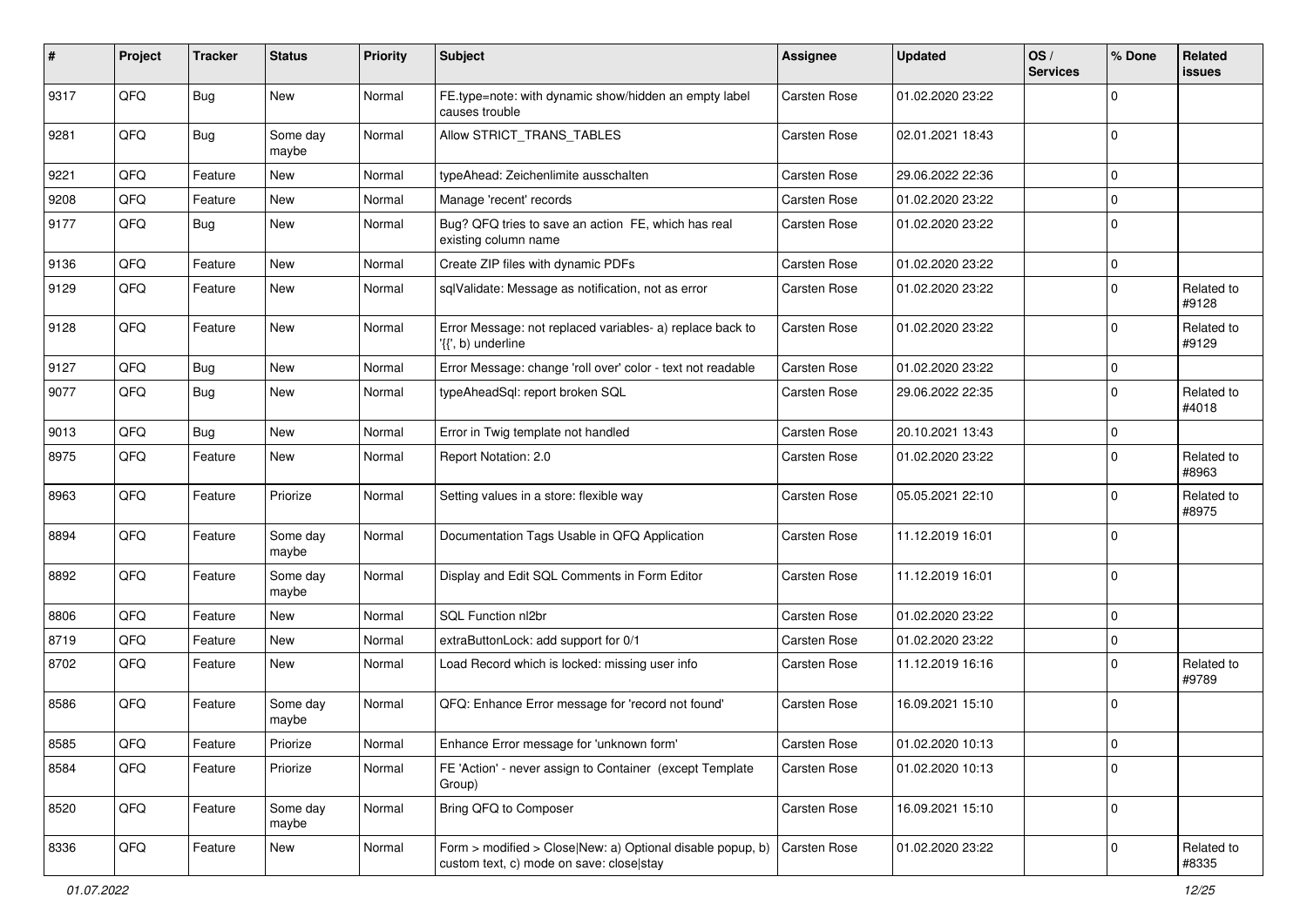| $\pmb{\#}$ | Project | <b>Tracker</b> | <b>Status</b>     | <b>Priority</b> | <b>Subject</b>                                                                                        | <b>Assignee</b>     | <b>Updated</b>   | OS/<br><b>Services</b> | % Done      | <b>Related</b><br>issues |
|------------|---------|----------------|-------------------|-----------------|-------------------------------------------------------------------------------------------------------|---------------------|------------------|------------------------|-------------|--------------------------|
| 8277       | QFQ     | Feature        | Priorize          | Normal          | fe.parameter.default=                                                                                 | <b>Carsten Rose</b> | 01.02.2020 23:17 |                        | $\Omega$    | Related to<br>#8113      |
| 8217       | QFQ     | Feature        | New               | Normal          | if-elseif-else construct                                                                              | <b>Carsten Rose</b> | 16.03.2021 18:41 |                        | $\Omega$    | Related to<br>#10716     |
| 8187       | QFQ     | Feature        | New               | Normal          | Subrecord: enable/hide new button - make new/edit/delete<br>customizeable.                            | Carsten Rose        | 06.03.2021 18:44 |                        | $\mathbf 0$ | Related to<br>#11326     |
| 8106       | QFQ     | <b>Bug</b>     | Some day<br>maybe | Normal          | Dynamic Update: Feld kann nicht auf empty zurückgesetzt<br>werden                                     | Carsten Rose        | 11.12.2019 16:01 |                        | $\Omega$    |                          |
| 8101       | QFQ     | Feature        | Some day<br>maybe | Normal          | Password hash: support further hashing methods                                                        | Carsten Rose        | 16.09.2021 15:10 |                        | $\Omega$    |                          |
| 8089       | QFQ     | Feature        | New               | Normal          | Copy/Paste for FormElements                                                                           | Carsten Rose        | 01.02.2020 23:22 |                        | 0           |                          |
| 8049       | QFQ     | <b>Bug</b>     | New               | Normal          | FE.type=note, column 'value': text moves some pixel to top<br>after save                              | <b>Carsten Rose</b> | 01.02.2020 23:22 |                        | $\Omega$    |                          |
| 8044       | QFQ     | Feature        | Priorize          | Normal          | Transaction: a) Form, b) Report                                                                       | <b>Carsten Rose</b> | 05.05.2021 22:14 |                        | $\mathbf 0$ | Related to<br>#8043      |
| 8037       | QFQ     | <b>Bug</b>     | Priorize          | Normal          | FE.type=upload (advanced mode): {{slaveld:V}} missing<br>during dynamic update                        | Carsten Rose        | 01.02.2020 10:13 |                        | $\Omega$    |                          |
| 8034       | QFQ     | Feature        | Priorize          | Normal          | FormElement 'data': 22.22.2222 should not be accepted                                                 | <b>Carsten Rose</b> | 01.02.2020 10:13 |                        | 0           |                          |
| 7924       | QFQ     | Feature        | New               | Normal          | Radio/Checkbox with Tooltip                                                                           | <b>Carsten Rose</b> | 01.02.2020 23:22 |                        | $\Omega$    |                          |
| 7920       | QFQ     | Feature        | New               | Normal          | FE: Syntax Highlight, Zeinlenumbruch                                                                  | <b>Carsten Rose</b> | 01.02.2020 10:03 |                        | $\mathbf 0$ |                          |
| 7890       | QFQ     | <b>Bug</b>     | New               | Normal          | FormElement 'required': extraButtonInfo not aligned                                                   | Carsten Rose        | 11.06.2021 21:17 |                        | $\Omega$    | Related to<br>#11517     |
| 7812       | QFQ     | Feature        | <b>New</b>        | Normal          | FE 'Subrecord' - new option 'subrecordShowFilter',<br>'subrecordPaging'                               | <b>Carsten Rose</b> | 01.02.2020 23:22 |                        | $\Omega$    |                          |
| 7795       | QFQ     | <b>Bug</b>     | New               | Normal          | Readonly Form: Typeahead-Felder                                                                       | Carsten Rose        | 01.02.2020 23:22 |                        | $\Omega$    | Related to<br>#10640     |
| 7685       | QFQ     | <b>Bug</b>     | <b>New</b>        | Normal          | Open FormElement from QFQ error message and save<br>modified record: error about missing {{formId:F}} | Carsten Rose        | 01.02.2020 23:22 |                        | $\Omega$    |                          |
| 7683       | QFQ     | Feature        | New               | Normal          | Special column names in '{{ SELECT  AS _link }}' should<br>be detected                                | Carsten Rose        | 01.02.2020 23:21 |                        | 0           |                          |
| 7681       | QFQ     | Feature        | New               | Normal          | Optional switch off 'check for modified record'                                                       | <b>Carsten Rose</b> | 01.02.2020 23:21 |                        | $\mathbf 0$ |                          |
| 7660       | QFQ     | Feature        | New               | Normal          | IMAP: import mails to DB, move / delete mails                                                         | <b>Carsten Rose</b> | 01.02.2020 09:52 |                        | 0           |                          |
| 7656       | QFQ     | Bug            | Priorize          | Normal          | FE with required, 'pattern' and 'extraButtonLock': always<br>complain about missing value             | Carsten Rose        | 01.02.2020 10:13 |                        | $\mathbf 0$ |                          |
| 7630       | QFQ     | Feature        | Priorize          | Normal          | detailed error message for simple upload                                                              | Carsten Rose        | 01.02.2020 10:13 |                        | 0           |                          |
| 7616       | QFQ     | Bug            | Priorize          | Normal          | Selectlist with Enum & Dynamic Update                                                                 | Carsten Rose        | 01.02.2020 10:13 |                        | 0           |                          |
| 7574       | QFQ     | <b>Bug</b>     | New               | Normal          | Substitute error: form element not reported / dont parse<br>Form.note                                 | Carsten Rose        | 01.02.2020 23:21 |                        | 0           |                          |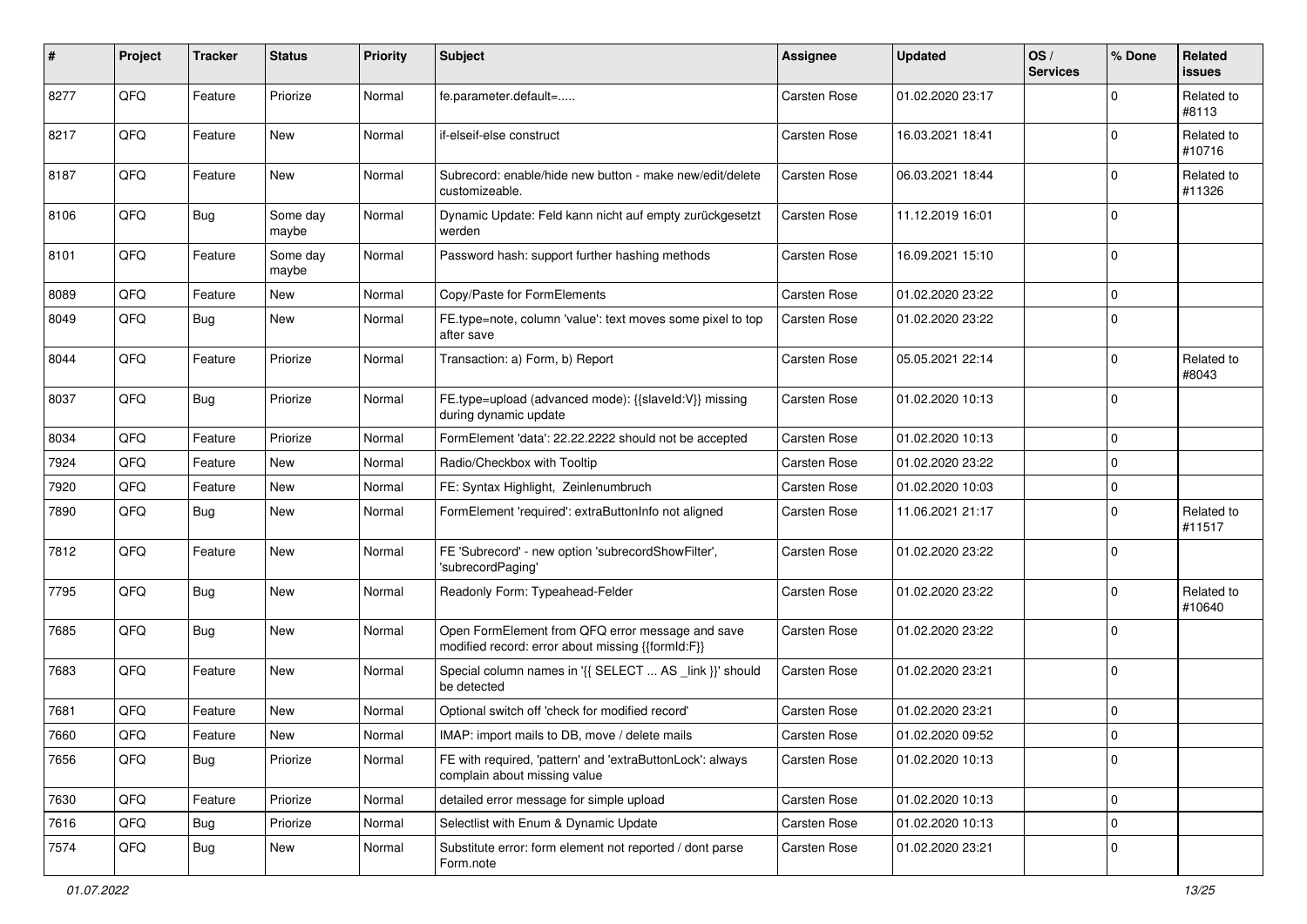| #    | Project | <b>Tracker</b> | <b>Status</b>     | <b>Priority</b> | Subject                                                                                        | <b>Assignee</b>     | <b>Updated</b>   | OS/<br><b>Services</b> | % Done      | Related<br>issues          |
|------|---------|----------------|-------------------|-----------------|------------------------------------------------------------------------------------------------|---------------------|------------------|------------------------|-------------|----------------------------|
| 7547 | QFQ     | <b>Bug</b>     | <b>New</b>        | Normal          | Error Message in afterSave: wrong parameter column<br>reported                                 | Carsten Rose        | 01.02.2020 23:22 |                        | $\Omega$    |                            |
| 7524 | QFQ     | <b>Bug</b>     | New               | Normal          | QFQ throws a 'General Error' if 'fileadmin/protected/log/' is<br>not writeable                 | <b>Carsten Rose</b> | 01.02.2020 23:22 |                        | $\Omega$    |                            |
| 7522 | QFQ     | Feature        | Priorize          | Normal          | Inserting default index.html to folder (Avoid Apache<br>Indexing)                              | Carsten Rose        | 01.02.2020 10:13 |                        | $\Omega$    |                            |
| 7521 | QFQ     | Feature        | New               | Normal          | TemplateGroup: fe.type=upload                                                                  | Carsten Rose        | 01.02.2020 23:21 |                        | 0           | Related to<br>#9706        |
| 7520 | QFQ     | Feature        | New               | Normal          | QR Code:  AS _qr ( AS _link)                                                                   | Carsten Rose        | 01.02.2020 23:22 |                        | $\mathbf 0$ |                            |
| 7519 | QFQ     | Feature        | New               | Normal          | Select: Multi                                                                                  | Carsten Rose        | 01.02.2020 23:22 |                        | 0           |                            |
| 7513 | QFQ     | <b>Bug</b>     | New               | Normal          | Radios not correct aligned                                                                     | Carsten Rose        | 01.02.2020 23:22 |                        | $\mathbf 0$ |                            |
| 7512 | QFQ     | Bug            | New               | Normal          | FE: inputType=number >> 'pattern' is not respected                                             | <b>Carsten Rose</b> | 01.02.2020 23:22 |                        | $\Omega$    |                            |
| 7481 | QFQ     | Feature        | New               | Normal          | Detect 'BaseUrl' automatically                                                                 | Carsten Rose        | 01.02.2020 23:21 |                        | 0           |                            |
| 7480 | QFQ     | Feature        | New               | Normal          | Record History (Undo / Redo)                                                                   | Carsten Rose        | 11.12.2019 16:16 |                        | $\mathbf 0$ | Related to<br>#2361        |
| 7453 | QFQ     | Feature        | Some day<br>maybe | Normal          | import / export forms QFQ                                                                      | Carsten Rose        | 16.09.2021 15:10 |                        | $\Omega$    |                            |
| 7452 | QFQ     | Feature        | Some day<br>maybe | Normal          | automate deployment new QFQ version                                                            | Carsten Rose        | 16.09.2021 15:10 |                        | $\mathbf 0$ |                            |
| 7342 | QFQ     | Feature        | <b>New</b>        | Normal          | add content = hide_this                                                                        | Carsten Rose        | 01.02.2020 23:21 |                        | 0           |                            |
| 7336 | QFQ     | Feature        | Some day<br>maybe | Normal          | PDF Upload: disallow PDFs with specific Meta information                                       | Carsten Rose        | 11.12.2019 16:01 |                        | $\Omega$    |                            |
| 7290 | QFQ     | Feature        | Priorize          | Normal          | FormEditor: title as textarea if LEN(title)>60                                                 | Carsten Rose        | 01.02.2020 10:13 |                        | $\mathbf 0$ | <b>Blocked by</b><br>#7682 |
| 7280 | QFQ     | Feature        | New               | Normal          | recently used table                                                                            | Carsten Rose        | 01.02.2020 23:21 |                        | $\mathbf 0$ |                            |
| 7261 | QFQ     | <b>Bug</b>     | New               | Normal          | Report pathFilename for user without path, only the filename                                   | Carsten Rose        | 01.02.2020 23:21 |                        | 0           |                            |
| 7239 | QFQ     | Feature        | New               | Normal          | TinyMCE: html tag whitelist                                                                    | Carsten Rose        | 01.02.2020 23:21 |                        | $\Omega$    | Related to<br>#14320       |
| 7219 | QFQ     | Bug            | New               | Normal          | typeSheadSql / typeAheadSqlPrefetch: change to curly<br>braces                                 | Carsten Rose        | 01.02.2020 23:21 |                        | $\Omega$    |                            |
| 7217 | QFQ     | Feature        | Priorize          | Normal          | Download: notice User if `_sip=?` is missing                                                   | Carsten Rose        | 01.02.2020 10:13 |                        | $\mathbf 0$ |                            |
| 7175 | QFQ     | Feature        | New               | Normal          | Upload: md5 hash as filename                                                                   | Carsten Rose        | 01.02.2020 23:21 |                        | $\mathbf 0$ |                            |
| 7119 | QFQ     | Feature        | New               | Normal          | Upload: scaleDownWidth, scaleDownHeight                                                        | Carsten Rose        | 01.02.2020 23:21 |                        | $\mathbf 0$ |                            |
| 7109 | QFQ     | Feature        | New               | Normal          | Dynamic Updates: row/element hide                                                              | Carsten Rose        | 01.02.2020 23:22 |                        | $\mathbf 0$ | Has duplicate<br>#4081     |
| 7107 | QFQ     | Feature        | Some day<br>maybe | Normal          | Showcase Registration Tool: Anmeldung / Administration :<br>Liste Anmeldungen / Emaileinaldung | Carsten Rose        | 11.12.2019 16:01 |                        | 0           |                            |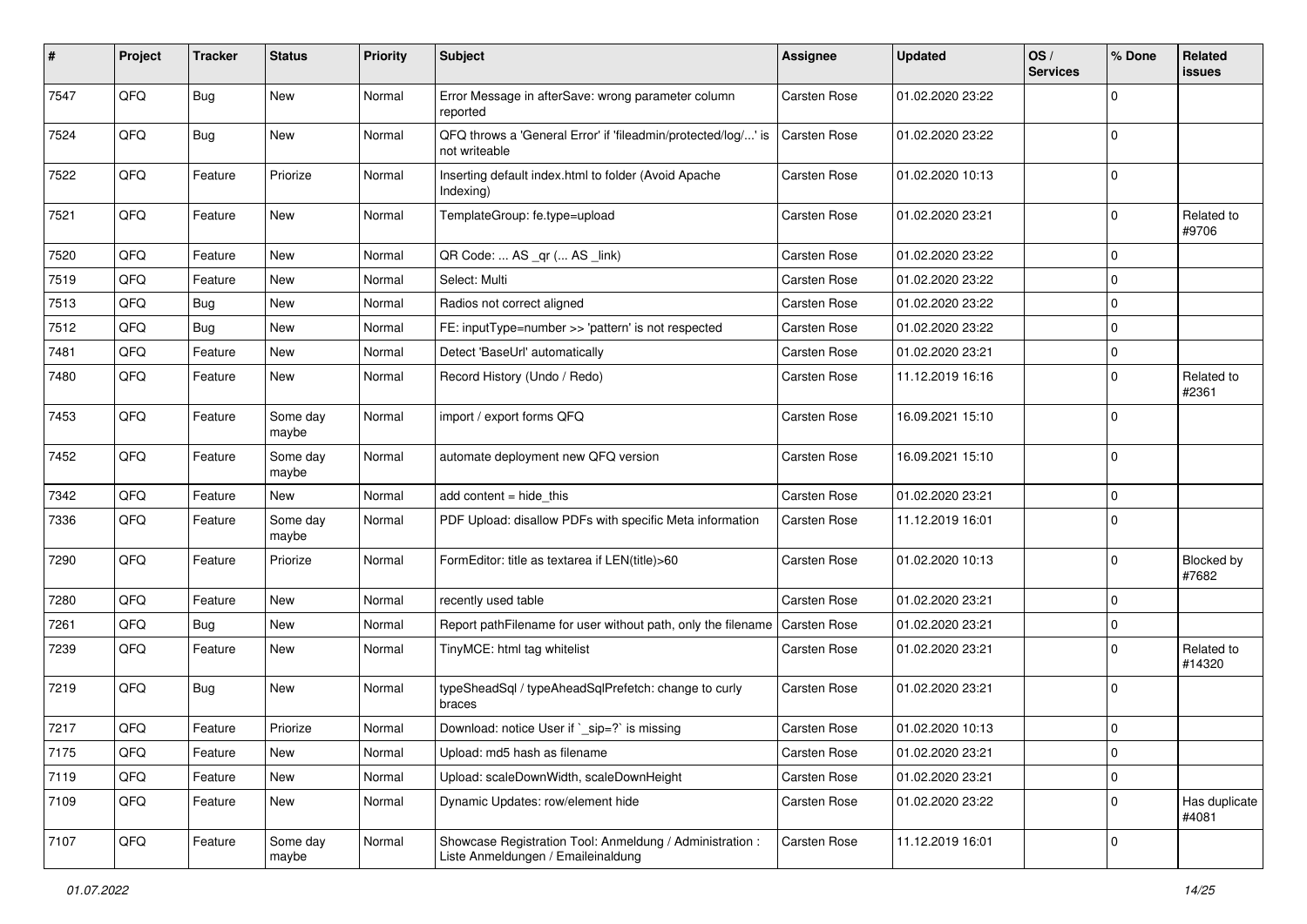| #    | Project | <b>Tracker</b> | <b>Status</b>     | <b>Priority</b> | <b>Subject</b>                                                                                                             | <b>Assignee</b>     | <b>Updated</b>   | OS/<br><b>Services</b> | % Done      | Related<br><b>issues</b>                           |
|------|---------|----------------|-------------------|-----------------|----------------------------------------------------------------------------------------------------------------------------|---------------------|------------------|------------------------|-------------|----------------------------------------------------|
| 7102 | QFQ     | Feature        | <b>New</b>        | Normal          | Comment sign in report: '#' and '--'                                                                                       | <b>Carsten Rose</b> | 01.02.2020 23:21 |                        | $\Omega$    |                                                    |
| 7099 | QFQ     | Feature        | New               | Normal          | Redesign FormEditor                                                                                                        | Carsten Rose        | 01.02.2020 23:21 |                        | $\mathbf 0$ |                                                    |
| 7014 | QFQ     | Bug            | New               | Normal          | Sending invalid emails succeeds when<br>debug.redirectAllMailTo is set                                                     | Carsten Rose        | 01.02.2020 23:21 |                        | $\mathbf 0$ |                                                    |
| 7002 | QFQ     | <b>Bug</b>     | New               | Normal          | Dynamic Update: row does not disappear / appear                                                                            | <b>Carsten Rose</b> | 01.02.2020 23:22 |                        | $\mathbf 0$ |                                                    |
| 6998 | QFQ     | Feature        | Priorize          | Normal          | Form: with debug=on show column information as tooltip of<br>column label                                                  | Carsten Rose        | 01.02.2020 10:13 |                        | $\mathbf 0$ |                                                    |
| 6912 | QFQ     | Bug            | New               | Normal          | error Message Var 'deadline' already set in SIP - in Form<br>with FE.value={{deadline:R:::{{deadlinePeriod:Y}}}}           | <b>Carsten Rose</b> | 01.02.2020 23:21 |                        | $\Omega$    |                                                    |
| 6855 | QFQ     | Feature        | New               | Normal          | With {{feUser:U}}!={{feUser:T}}: Save / Delete: only possible<br>with {{feUserSave:U}}='yes' and '{{feUserDelete:U}}='yes' | Carsten Rose        | 01.02.2020 23:21 |                        | $\mathbf 0$ |                                                    |
| 6765 | QFQ     | Feature        | <b>New</b>        | Normal          | Moeglichkeit via QFQ eigene Logs zu schreiben                                                                              | <b>Carsten Rose</b> | 01.02.2020 23:21 |                        | $\mathbf 0$ |                                                    |
| 6723 | QFQ     | Feature        | New               | Normal          | Report QFQ Installation and Version                                                                                        | <b>Carsten Rose</b> | 12.06.2021 09:07 |                        | $\pmb{0}$   |                                                    |
| 6715 | QFQ     | Feature        | Some day<br>maybe | Normal          | Code-Refactoring: dbArray vereinheitlichen                                                                                 | <b>Carsten Rose</b> | 11.12.2019 16:02 |                        | $\Omega$    |                                                    |
| 6677 | QFQ     | <b>Bug</b>     | New               | Normal          | Error message FE Action Element: no/wrong FE reference<br>who cause the problem.                                           | Carsten Rose        | 01.02.2020 23:21 |                        | $\mathbf 0$ |                                                    |
| 6602 | QFQ     | Feature        | New               | Normal          | Formlet: in Report auf Mausklick ein mini-form oeffnen                                                                     | <b>Carsten Rose</b> | 11.12.2019 16:16 |                        | $\mathbf 0$ |                                                    |
| 6594 | QFQ     | Feature        | New               | Normal          | Excel: on download, check if there is a valid sip                                                                          | <b>Carsten Rose</b> | 01.02.2020 23:21 |                        | $\mathbf 0$ |                                                    |
| 6574 | QFQ     | Bug            | Priorize          | Normal          | qfq.log: Fehlermeldung wurde angezeigt, aber nicht geloggt                                                                 | <b>Carsten Rose</b> | 01.02.2020 10:13 |                        | $\mathbf 0$ |                                                    |
| 6483 | QFQ     | Bug            | New               | Normal          | R Store funktioniert nicht bei 'Report Notation' im FE                                                                     | Carsten Rose        | 01.02.2020 23:21 |                        | $\pmb{0}$   |                                                    |
| 6462 | QFQ     | Bug            | <b>New</b>        | Normal          | File Upload: Nutzlose Fehlermeldung wenn Datei zu gross                                                                    | Carsten Rose        | 01.02.2020 23:21 |                        | $\mathbf 0$ | Related to<br>#6139                                |
| 6437 | QFQ     | Feature        | New               | Normal          | Neuer Mode Button bei FormElementen                                                                                        | <b>Carsten Rose</b> | 01.02.2020 23:21 |                        | $\Omega$    | Related to<br>#9668,<br><b>Blocked by</b><br>#9678 |
| 6292 | QFQ     | Feature        | New               | Normal          | Download: File speichern mit Hash aber original Filename in   Carsten Rose<br>der Datenbank vermerken fuer Downloads       |                     | 01.02.2020 23:21 |                        | $\mathbf 0$ |                                                    |
| 6289 | QFQ     | Feature        | <b>New</b>        | Normal          | Form: Log                                                                                                                  | <b>Carsten Rose</b> | 01.02.2020 23:21 |                        | $\mathbf 0$ |                                                    |
| 6261 | QFQ     | Feature        | New               | Normal          | Persistent SIP                                                                                                             | Carsten Rose        | 12.06.2021 09:07 |                        | $\mathbf 0$ | Related to<br>#10819                               |
| 6250 | QFQ     | Feature        | In Progress       | Normal          | Enhance layout: a) Subrecord, b) Subrecord-Title                                                                           | Carsten Rose        | 01.02.2020 23:22 |                        | 0           | Related to<br>#5391                                |
| 5991 | QFQ     | <b>Bug</b>     | Some day<br>maybe | Normal          | URLs with ' ' or long parameter are problematic                                                                            | Carsten Rose        | 01.02.2020 23:19 |                        | 0           |                                                    |
| 5983 | QFO     | Feature        | Some day<br>maybe | Normal          | Form Submit (save & update): normalize date/-time FE                                                                       | Carsten Rose        | 01.02.2020 23:19 |                        | $\mathbf 0$ |                                                    |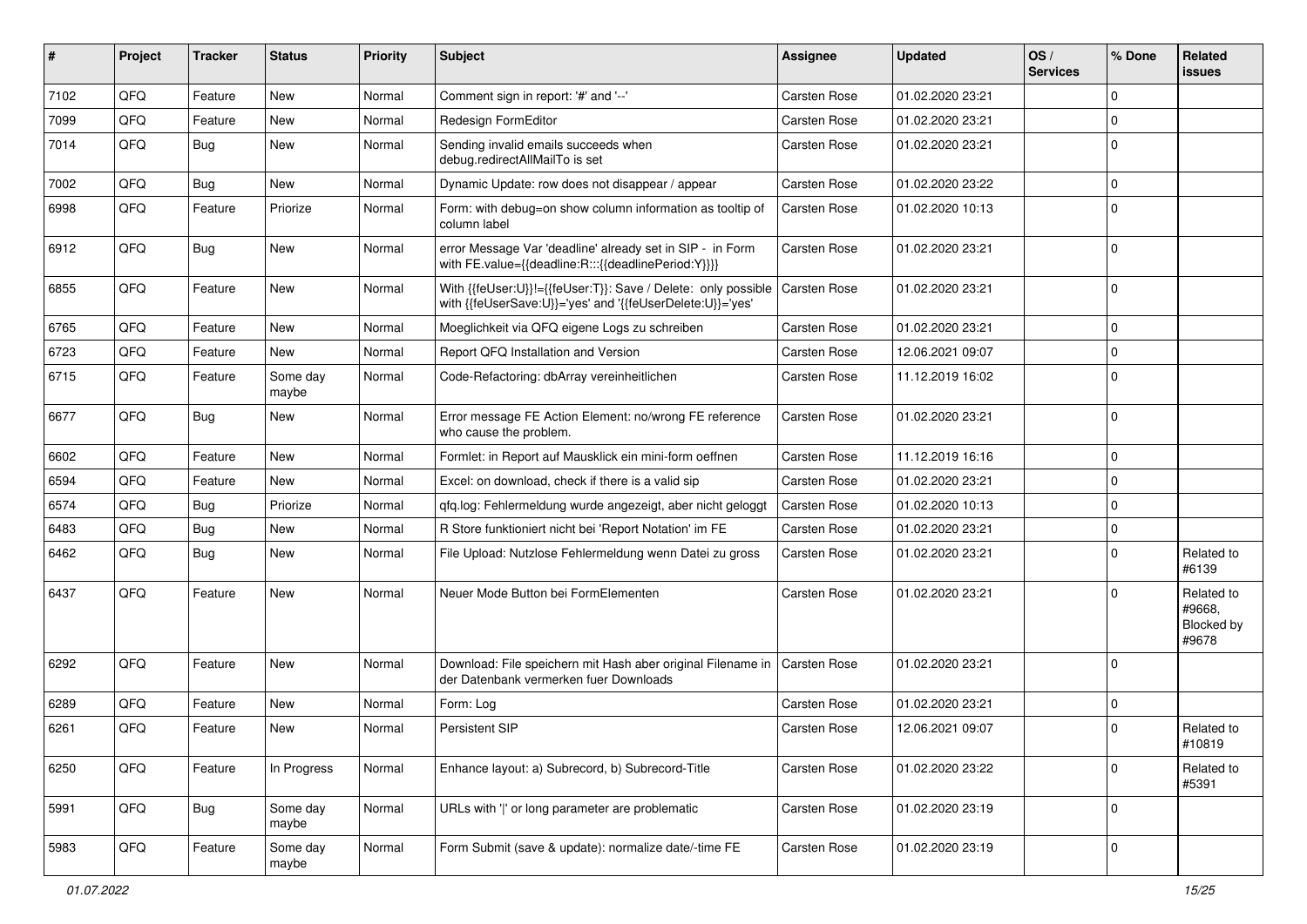| #    | Project        | <b>Tracker</b> | <b>Status</b>     | <b>Priority</b> | <b>Subject</b>                                                                                     | <b>Assignee</b>     | <b>Updated</b>   | OS/<br><b>Services</b> | % Done      | Related<br><b>issues</b>                    |
|------|----------------|----------------|-------------------|-----------------|----------------------------------------------------------------------------------------------------|---------------------|------------------|------------------------|-------------|---------------------------------------------|
| 5942 | QFQ            | Feature        | Priorize          | Normal          | 'L' and 'type': append to links, generate via '_link' by using<br>'u:' .                           | Carsten Rose        | 01.02.2020 10:13 |                        | $\Omega$    |                                             |
| 5894 | QFQ            | Feature        | Feedback          | Normal          | Typeahead in Report: show/hide rows dynamically                                                    | Carsten Rose        | 18.02.2022 08:50 |                        | $\mathbf 0$ | Related to<br>#5893,<br>Related to<br>#5885 |
| 5852 | QFQ            | Feature        | Some day<br>maybe | Normal          | Logging: mail.log / sql.log - im FE anzeigen und via AJAX<br>aktualisieren                         | Carsten Rose        | 01.02.2020 23:19 |                        | $\mathbf 0$ | Related to<br>#5885                         |
| 5782 | QFQ            | Feature        | New               | Normal          | NextCloud API                                                                                      | <b>Carsten Rose</b> | 01.02.2020 10:02 |                        | $\mathbf 0$ |                                             |
| 5768 | QFQ            | Bug            | Some day<br>maybe | Normal          | '{{pageLanguage:T}}' missing if QFQ is called via api                                              | <b>Carsten Rose</b> | 01.02.2020 23:19 |                        | $\mathbf 0$ |                                             |
| 5706 | QFQ            | <b>Bug</b>     | Some day<br>maybe | Normal          | upload: fileDestination needs to be sanatized                                                      | Carsten Rose        | 01.02.2020 23:19 |                        | $\mathbf 0$ |                                             |
| 5695 | QFQ            | Feature        | In Progress       | Normal          | Multiform                                                                                          | <b>Carsten Rose</b> | 02.01.2021 18:38 |                        | $\mathbf 0$ |                                             |
| 5665 | QFQ            | Feature        | Some day<br>maybe | Normal          | Versuch das '{{!' nicht mehr noetig ist.                                                           | <b>Carsten Rose</b> | 01.02.2020 23:20 |                        | $\Omega$    | Related to<br>#7432.<br>Related to<br>#7434 |
| 5579 | QFQ            | Feature        | Some day<br>maybe | Normal          | Enhance Doc / Presentation: variable type 'link column type'                                       | <b>Carsten Rose</b> | 01.02.2020 23:19 |                        | $\mathbf 0$ |                                             |
| 5576 | QFQ            | <b>Bug</b>     | New               | Normal          | Using MySQL 'DROP' requires privilege - wich is not really<br>necessary.                           | Carsten Rose        | 01.02.2020 23:21 |                        | $\mathbf 0$ |                                             |
| 5559 | QFQ            | Bug            | <b>New</b>        | Normal          | FE.type = Upload: 'accept' might contain variables                                                 | Carsten Rose        | 11.05.2020 21:23 |                        | $\pmb{0}$   |                                             |
| 5557 | QFQ            | Bug            | Some day<br>maybe | Normal          | Form load: STORE_RECORD filled, but should be empty                                                | Carsten Rose        | 01.02.2020 23:19 |                        | $\mathbf 0$ |                                             |
| 5548 | QFQ            | Feature        | Some day<br>maybe | Normal          | 801 Textfiles/Scriptfiles als Thumbnail                                                            | <b>Carsten Rose</b> | 07.03.2022 16:26 |                        | $\mathbf 0$ |                                             |
| 5480 | QFQ            | Feature        | Some day<br>maybe | Normal          | QFQ: Dokumentation mit Screenshots versehen                                                        | <b>Carsten Rose</b> | 01.02.2020 23:20 |                        | $\mathbf 0$ | Related to<br>#9879                         |
| 5428 | QFQ            | Feature        | Some day<br>maybe | Normal          | secure thumbnail: late render on access.                                                           | <b>Carsten Rose</b> | 01.02.2020 23:20 |                        | $\mathbf 0$ |                                             |
| 5345 | QFQ            | Feature        | New               | Normal          | Report: UPDATE / INSERT / DELETE statements should<br>trigger subqueries, depending on the result. | <b>Carsten Rose</b> | 27.05.2020 16:11 |                        | $\mathbf 0$ |                                             |
| 5305 | QFO            | <b>Bug</b>     | New               | Normal          | Upload FormElement: nicht disabled by readonly Form                                                | Carsten Rose        | 16.06.2021 13:43 |                        | 0           | Related to<br>#9347,<br>Related to<br>#9834 |
| 5132 | QFQ            | Feature        | Some day<br>maybe | Normal          | Error Message sendmail missing attachment: more details                                            | Carsten Rose        | 01.02.2020 23:19 |                        | $\mathbf 0$ |                                             |
| 5131 | $\mathsf{QFQ}$ | Feature        | New               | Normal          | Activate Spin Gear ('wait/busy' indicator) via LINK attribute                                      | Carsten Rose        | 01.02.2020 23:21 |                        | 0           |                                             |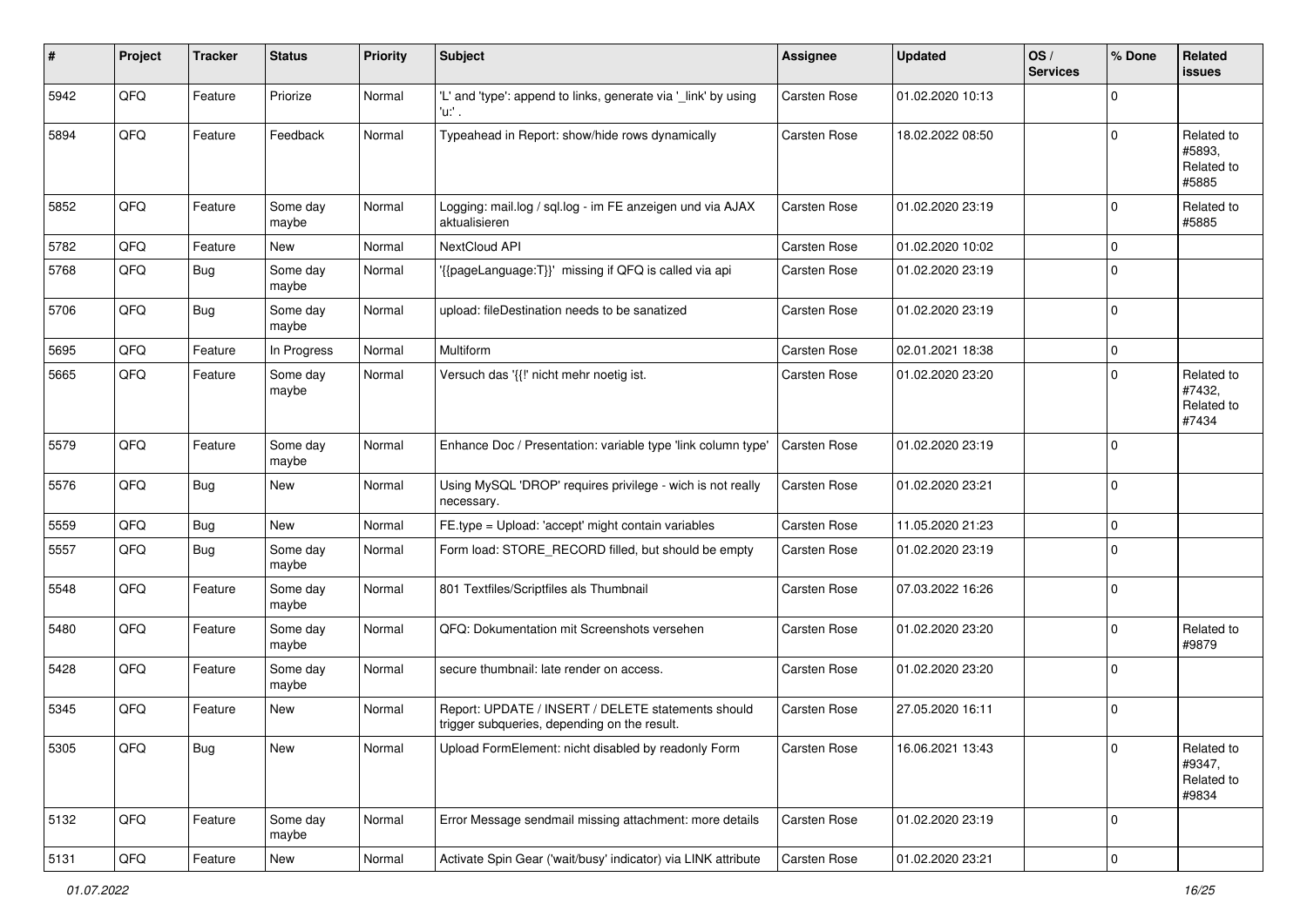| #    | Project        | <b>Tracker</b> | <b>Status</b>     | <b>Priority</b> | <b>Subject</b>                                                                                                       | <b>Assignee</b>     | <b>Updated</b>   | OS/<br><b>Services</b> | % Done      | Related<br><b>issues</b>                       |
|------|----------------|----------------|-------------------|-----------------|----------------------------------------------------------------------------------------------------------------------|---------------------|------------------|------------------------|-------------|------------------------------------------------|
| 5021 | QFQ            | <b>Bug</b>     | Some day<br>maybe | Normal          | FE.typ=extra - during save displays error 'datum2' already<br>filled in STORE_SIP - the value is stored nevertheless | Carsten Rose        | 01.02.2020 23:19 |                        | $\Omega$    | Related to<br>#3875                            |
| 4956 | QFQ            | Feature        | Some day<br>maybe | Normal          | Sendmail: Benutzerdefinierte Headers                                                                                 | <b>Carsten Rose</b> | 11.12.2019 16:02 |                        | $\mathbf 0$ |                                                |
| 4872 | QFQ            | Feature        | Some day<br>maybe | Normal          | Fields of Typo3 page available in STORE_TYPO3                                                                        | <b>Carsten Rose</b> | 01.02.2020 23:19 |                        | $\mathbf 0$ |                                                |
| 4869 | QFQ            | Feature        | Some day<br>maybe | Normal          | Dynamic Update (show, hide, readonly?, required?) for<br><b>Template Group Elements</b>                              | <b>Carsten Rose</b> | 01.02.2020 23:19 |                        | $\mathbf 0$ | Related to<br>#4865                            |
| 4839 | QFQ            | Feature        | Some day<br>maybe | Normal          | qfq-handle in <head> Abschnitt</head>                                                                                | <b>Carsten Rose</b> | 11.12.2019 16:02 |                        | $\mathbf 0$ |                                                |
| 4771 | QFQ            | <b>Bug</b>     | Some day<br>maybe | Normal          | qfq: select-down-values empty after save (edit-form for<br>program administrators)                                   | Carsten Rose        | 01.02.2020 23:20 |                        | $\Omega$    | Related to<br>#4549, Has<br>duplicate<br>#4282 |
| 4757 | QFQ            | Feature        | Some day<br>maybe | Normal          | Test subrecord: download links ok? Links ok?                                                                         | <b>Carsten Rose</b> | 01.02.2020 23:20 |                        | $\mathbf 0$ |                                                |
| 4756 | QFQ            | <b>Bug</b>     | New               | Normal          | Form dirty even nothing changes                                                                                      | <b>Carsten Rose</b> | 11.12.2019 16:16 |                        | $\mathbf 0$ |                                                |
| 4659 | QFQ            | <b>Bug</b>     | Some day<br>maybe | Normal          | infoButtonExtra                                                                                                      | Carsten Rose        | 01.02.2020 23:20 |                        | $\Omega$    |                                                |
| 4652 | QFQ            | Feature        | Some day<br>maybe | Normal          | UZH CD: Weiterleitung auf benutzerdefinierte 403/404 Seite                                                           | Carsten Rose        | 01.02.2020 23:20 |                        | $\mathbf 0$ |                                                |
| 4651 | QFQ            | <b>Bug</b>     | Some day<br>maybe | Normal          | 'Loading document" Modal wird angezeigt bei uzhcd type=2<br>Ansicht                                                  | <b>Carsten Rose</b> | 01.02.2020 23:20 |                        | $\Omega$    |                                                |
| 4650 | QFQ            | Feature        | Some day<br>maybe | Normal          | Convert html to doc/rtf                                                                                              | Carsten Rose        | 01.02.2020 23:20 |                        | $\mathbf 0$ | Related to<br>#10704                           |
| 4606 | QFQ            | Feature        | Some day<br>maybe | Normal          | link: qualifier to render bootstrap button                                                                           | <b>Carsten Rose</b> | 01.02.2020 23:19 |                        | $\Omega$    |                                                |
| 4583 | QFQ            | Bug            | Some day<br>maybe | Normal          | Dynamic Update bei TypeAhead Feldern                                                                                 | Carsten Rose        | 01.02.2020 23:19 |                        | $\mathbf 0$ |                                                |
| 4549 | QFQ            | <b>Bug</b>     | Some day<br>maybe | Normal          | TemplateGroups: FE.type SELECT loose selected value<br>after save                                                    | Carsten Rose        | 01.02.2020 23:20 |                        | $\mathbf 0$ | Related to<br>#4548,<br>Related to<br>#4771    |
| 4528 | $\mathsf{QFQ}$ | Bug            | Some day<br>maybe | Normal          | extraButtonLock mit SQLAhead Bug                                                                                     | Carsten Rose        | 01.02.2020 23:19 |                        | $\mathbf 0$ |                                                |
| 4413 | QFQ            | Feature        | New               | Normal          | fieldset: show/hidden, modeSql, dynamicUpdate                                                                        | Carsten Rose        | 09.02.2022 15:19 |                        | $\mathbf 0$ |                                                |
| 4365 | QFQ            | Feature        | Some day<br>maybe | Normal          | Multi Language: new way of config                                                                                    | Carsten Rose        | 01.02.2020 23:20 |                        | $\mathbf 0$ |                                                |
| 4349 | QFQ            | Feature        | Some day<br>maybe | Normal          | link download: downloaded external URL to<br>deliver/concatenate - check mimetipe and handle it correctly            | Carsten Rose        | 11.12.2019 16:02 |                        | $\mathbf 0$ |                                                |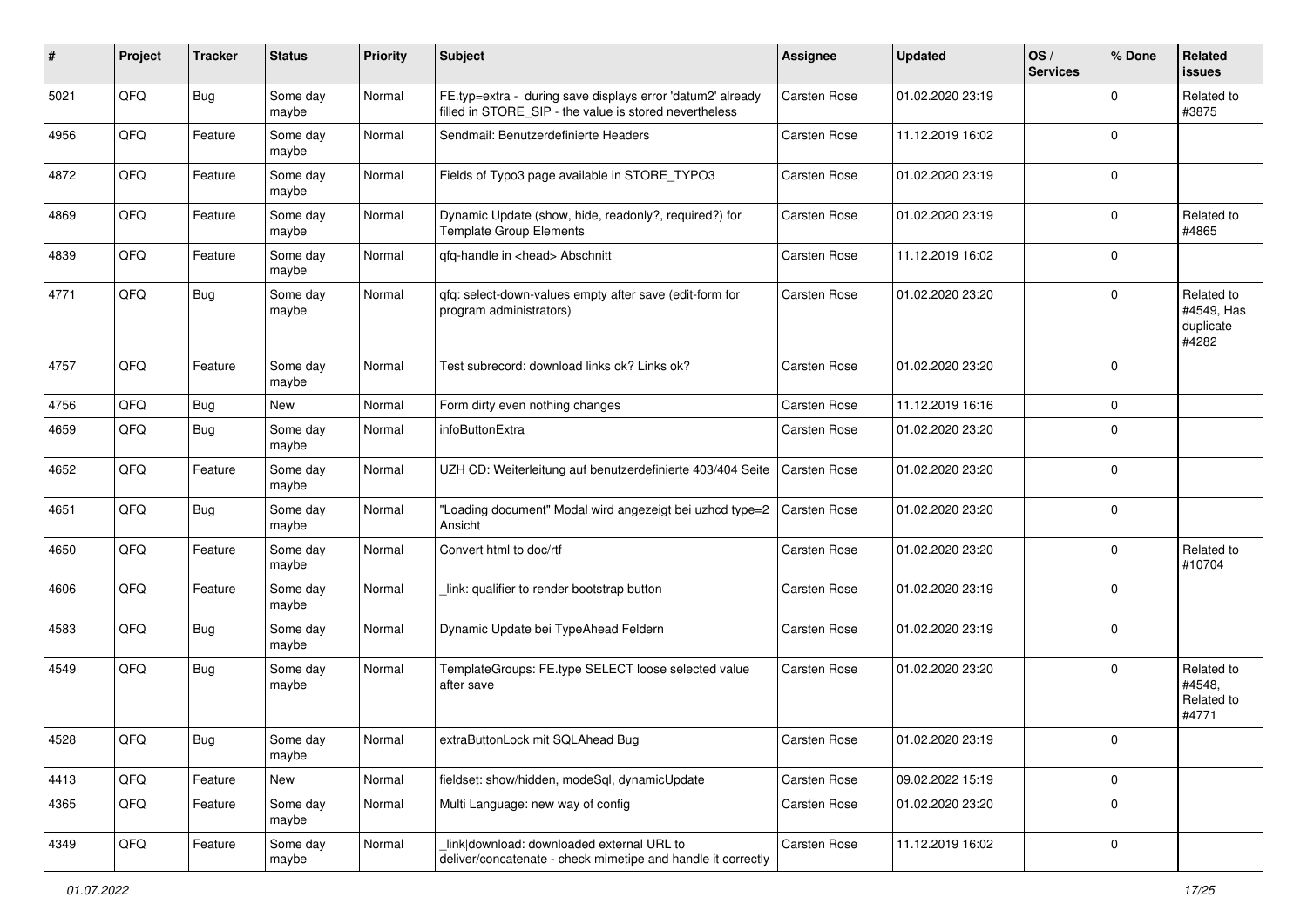| #    | Project | <b>Tracker</b> | <b>Status</b>     | <b>Priority</b> | Subject                                                                                                                 | <b>Assignee</b>     | <b>Updated</b>   | OS/<br><b>Services</b> | % Done      | Related<br><b>issues</b>                    |
|------|---------|----------------|-------------------|-----------------|-------------------------------------------------------------------------------------------------------------------------|---------------------|------------------|------------------------|-------------|---------------------------------------------|
| 4343 | QFQ     | Feature        | Some day<br>maybe | Normal          | Link: Classifier to add 'attributes'                                                                                    | <b>Carsten Rose</b> | 01.02.2020 23:20 |                        | $\mathbf 0$ | Related to<br>#14077                        |
| 4330 | QFQ     | Feature        | Some day<br>maybe | Normal          | Error Message: report missing {{ / }} in sqlUpdate, sqlInsert,<br>sqlDelete, sqlAfter, sqlBefore in FE action elements. | Carsten Rose        | 01.02.2020 23:20 |                        | 0           |                                             |
| 4328 | QFQ     | Bug            | Some day<br>maybe | Normal          | Error Message: Show FE name/number on problems in FE                                                                    | <b>Carsten Rose</b> | 01.02.2020 23:20 |                        | 0           |                                             |
| 4293 | QFQ     | Bug            | Some day<br>maybe | Normal          | Download broken if token 'd:' is missing - but no error<br>message                                                      | Carsten Rose        | 11.12.2019 16:03 |                        | 0           | Related to<br>#7514                         |
| 4259 | QFQ     | Feature        | Some day<br>maybe | Normal          | Instant trigger a cron job                                                                                              | Carsten Rose        | 11.12.2019 16:03 |                        | 0           |                                             |
| 4250 | QFQ     | Feature        | New               | Normal          | AutoCron in QFQ via PHP                                                                                                 | Carsten Rose        | 01.02.2020 23:21 |                        | 0           | Related to<br>#3292,<br>Related to<br>#3291 |
| 4197 | QFQ     | Feature        | Some day<br>maybe | Normal          | Unit Test fuer JSON Stream von QuickFormQuery.php ><br>doForm()                                                         | <b>Carsten Rose</b> | 11.12.2019 16:03 |                        | $\mathbf 0$ |                                             |
| 4092 | QFQ     | Bug            | Some day<br>maybe | Normal          | 1) Logging verbessern wann welches FE warum<br>ausgefuehrt wird, 2) Documentation: Best Practice Template<br>Group      | Carsten Rose        | 01.02.2020 23:19 |                        | 0           | Related to<br>#3504                         |
| 4082 | QFQ     | Feature        | <b>New</b>        | Normal          | Dynamic Update: modeSql - useful default                                                                                | Carsten Rose        | 01.02.2020 23:22 |                        | 0           |                                             |
| 4050 | QFQ     | Feature        | New               | Normal          | sql.log: 1) FormElement ID which causes a specific action,<br>2) Result in the same row.                                | <b>Carsten Rose</b> | 15.04.2020 11:35 |                        | 0           | Related to<br>#5458                         |
| 4026 | QFQ     | Feature        | Some day<br>maybe | Normal          | sqlLog.sql: log number of FE.id                                                                                         | <b>Carsten Rose</b> | 11.12.2019 16:03 |                        | $\Omega$    | Related to<br>#5458                         |
| 4023 | QFQ     | Feature        | New               | Normal          | prepared statements - FE action: salveld, sqllnsert,<br>sqlUpdate, sqlDelete, sqlBefore, sqlAfter                       | Carsten Rose        | 11.12.2019 16:15 |                        | 0           |                                             |
| 4018 | QFQ     | Feature        | New               | Normal          | typeahead: long query parameter / answer triggers 'Attack<br>detected' and purges current SIP storage.                  | <b>Carsten Rose</b> | 29.06.2022 22:46 |                        | $\mathbf 0$ | Related to<br>#9077                         |
| 4008 | QFQ     | Bug            | Some day<br>maybe | Normal          | FormElemen.type=sendmail: wrong 'TO' if 'real<br>name <rea@mail.to>' is used</rea@mail.to>                              | Carsten Rose        | 11.12.2019 16:03 |                        | $\Omega$    |                                             |
| 3991 | QFQ     | Feature        | Some day<br>maybe | Normal          | report: Columnname ' skipWrap' skips 'fbeg', 'fend'                                                                     | Carsten Rose        | 11.12.2019 16:03 |                        | 0           |                                             |
| 3947 | QFQ     | Feature        | Some day<br>maybe | Normal          | Attack detectect: logout current user                                                                                   | <b>Carsten Rose</b> | 11.12.2019 16:03 |                        | 0           | Related to<br>#5458,<br>Related to<br>#6299 |
| 3942 | QFQ     | Feature        | Some day<br>maybe | Normal          | Action Elemente: neu generierte IDs via FE weitergeben                                                                  | Carsten Rose        | 11.12.2019 16:03 |                        | 0           | Related to<br>#3941                         |
| 3941 | QFQ     | Feature        | Some day<br>maybe | Normal          | sqlAfter: es sollten mehrere moeglich sein                                                                              | Carsten Rose        | 11.12.2019 16:03 |                        | 0           | Related to<br>#3942                         |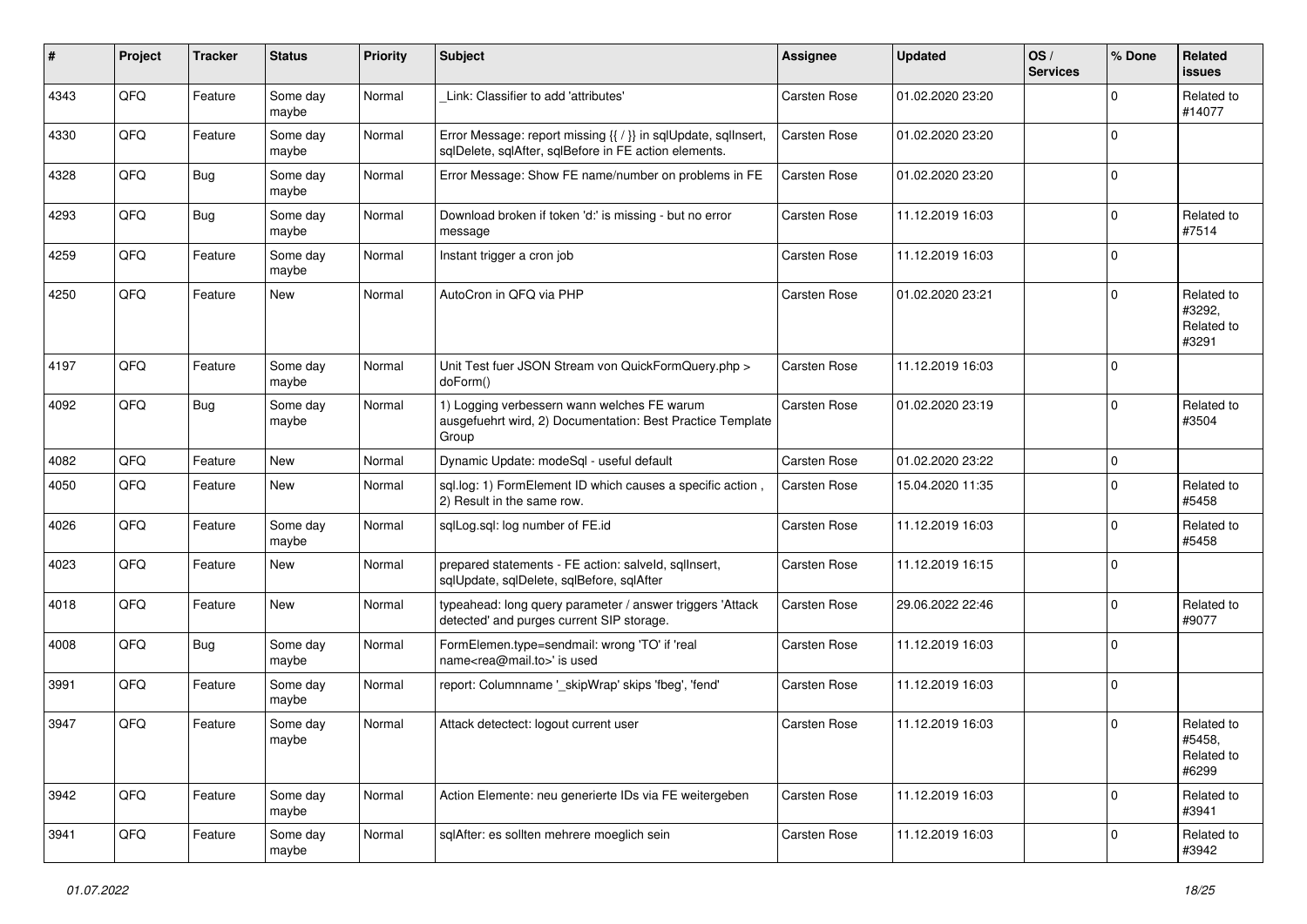| #    | Project | <b>Tracker</b> | <b>Status</b>     | <b>Priority</b> | <b>Subject</b>                                                                                                                               | <b>Assignee</b>     | <b>Updated</b>   | OS/<br><b>Services</b> | % Done      | Related<br><b>issues</b>                    |
|------|---------|----------------|-------------------|-----------------|----------------------------------------------------------------------------------------------------------------------------------------------|---------------------|------------------|------------------------|-------------|---------------------------------------------|
| 3905 | QFQ     | Feature        | Some day<br>maybe | Normal          | Documentation: Best Practice anhand eines Online<br>Bewerbungstools                                                                          | <b>Carsten Rose</b> | 11.12.2019 16:03 |                        | $\Omega$    |                                             |
| 3900 | QFQ     | Feature        | Some day<br>maybe | Normal          | Extend documentation of 'Copy / Paste'                                                                                                       | Carsten Rose        | 11.12.2019 16:03 |                        | $\mathbf 0$ | Related to<br>#3899                         |
| 3895 | QFQ     | <b>Bug</b>     | Some day<br>maybe | Normal          | typeahead pedantic: on lehrkredit Idap webpass - if only one<br>person is in dropdown, such person can't be selected                         | Carsten Rose        | 11.12.2019 16:03 |                        | $\Omega$    |                                             |
| 3882 | QFQ     | Bug            | Some day<br>maybe | Normal          | templateGroup: disable 'add' if limit is reached - funktioniert<br>nicht wenn bereits records existierten                                    | Carsten Rose        | 11.12.2019 16:03 |                        | $\Omega$    |                                             |
| 3877 | QFQ     | Feature        | Some day<br>maybe | Normal          | FormEditor: die Felder die aktuell nicht gebraucht werden<br>nur auf readonly/disabled setzen (nicht ausblenden > das<br>irritiert.          | Carsten Rose        | 11.12.2019 16:03 |                        | $\Omega$    |                                             |
| 3867 | QFQ     | Feature        | Priorize          | Normal          | Readonly Formular: Template Groups add/delete<br>ausbeldnen                                                                                  | <b>Carsten Rose</b> | 05.05.2021 22:12 |                        | $\Omega$    |                                             |
| 3811 | QFQ     | Bug            | Some day<br>maybe | Normal          | Dynamic Update: extraButtonInfo - Text aktualisieren                                                                                         | Carsten Rose        | 11.12.2019 16:03 |                        | $\mathbf 0$ | Related to<br>#11517                        |
| 3782 | QFQ     | <b>Bug</b>     | Priorize          | Normal          | Bei fehlerhafter Eingabe (z.B. Datum) sollte das erwartete<br>Format angezeigt werden                                                        | Carsten Rose        | 01.02.2020 10:13 |                        | $\Omega$    |                                             |
| 3750 | QFQ     | <b>Bug</b>     | Some day<br>maybe | Normal          | FE in a row: if one violates check, all are red                                                                                              | Carsten Rose        | 11.12.2019 16:03 |                        | $\mathbf 0$ |                                             |
| 3708 | QFQ     | Feature        | Some day<br>maybe | Normal          | Form: input - 'specialchars', 'none'  gewisse tags<br>erlauben, andere verbieten                                                             | Carsten Rose        | 11.12.2019 16:02 |                        | $\Omega$    | Related to<br>#14320                        |
| 3682 | QFQ     | <b>Bug</b>     | Some day<br>maybe | Normal          | Dynamic update: Radio buttons                                                                                                                | Carsten Rose        | 11.12.2019 16:02 |                        | $\Omega$    |                                             |
| 3677 | QFQ     | Feature        | Some day<br>maybe | Normal          | wkhtmltopdf: FE User access prohibited, if client IP changes<br>\$TYPO3_CONF_VARS[FE][lockIP]                                                | Carsten Rose        | 11.12.2019 16:02 |                        | $\Omega$    |                                             |
| 3666 | QFQ     | Feature        | Some day<br>maybe | Normal          | a) Performance Messung: mysql_real_escape_string() im<br>Vergleich zu str_replace(), b) doppeltes Aufrufen von<br>mysql real escape string() | <b>Carsten Rose</b> | 11.12.2019 16:02 |                        | $\Omega$    |                                             |
| 3588 | QFQ     | <b>Bug</b>     | Some day<br>maybe | Normal          | templateGroup: versteckte Elemente werden weiterhin<br>gespeichert.                                                                          | Carsten Rose        | 11.12.2019 16:02 |                        | $\mathbf 0$ |                                             |
| 3547 | QFQ     | <b>Bug</b>     | <b>New</b>        | Normal          | FE of type 'note' causes writing of empty fields.                                                                                            | <b>Carsten Rose</b> | 01.02.2020 23:21 |                        | $\Omega$    |                                             |
| 3504 | QFQ     | Feature        | <b>New</b>        | Normal          | Logging: welche Action FEs werden wann wie ausgefuehrt                                                                                       | <b>Carsten Rose</b> | 01.02.2020 23:21 |                        | $\Omega$    | Related to<br>#5458,<br>Related to<br>#4092 |
| 3458 | QFQ     | Feature        | Some day<br>maybe | Normal          | Display 'Edit Form Element'-Checkbox on form: should<br>depend on FE Group                                                                   | Carsten Rose        | 11.12.2019 16:02 |                        | $\mathbf 0$ | Related to<br>#3447                         |
| 3457 | QFQ     | Feature        | Some day<br>maybe | Normal          | LDAP: concat multi values to one single entry                                                                                                | <b>Carsten Rose</b> | 11.12.2019 16:02 |                        | $\Omega$    |                                             |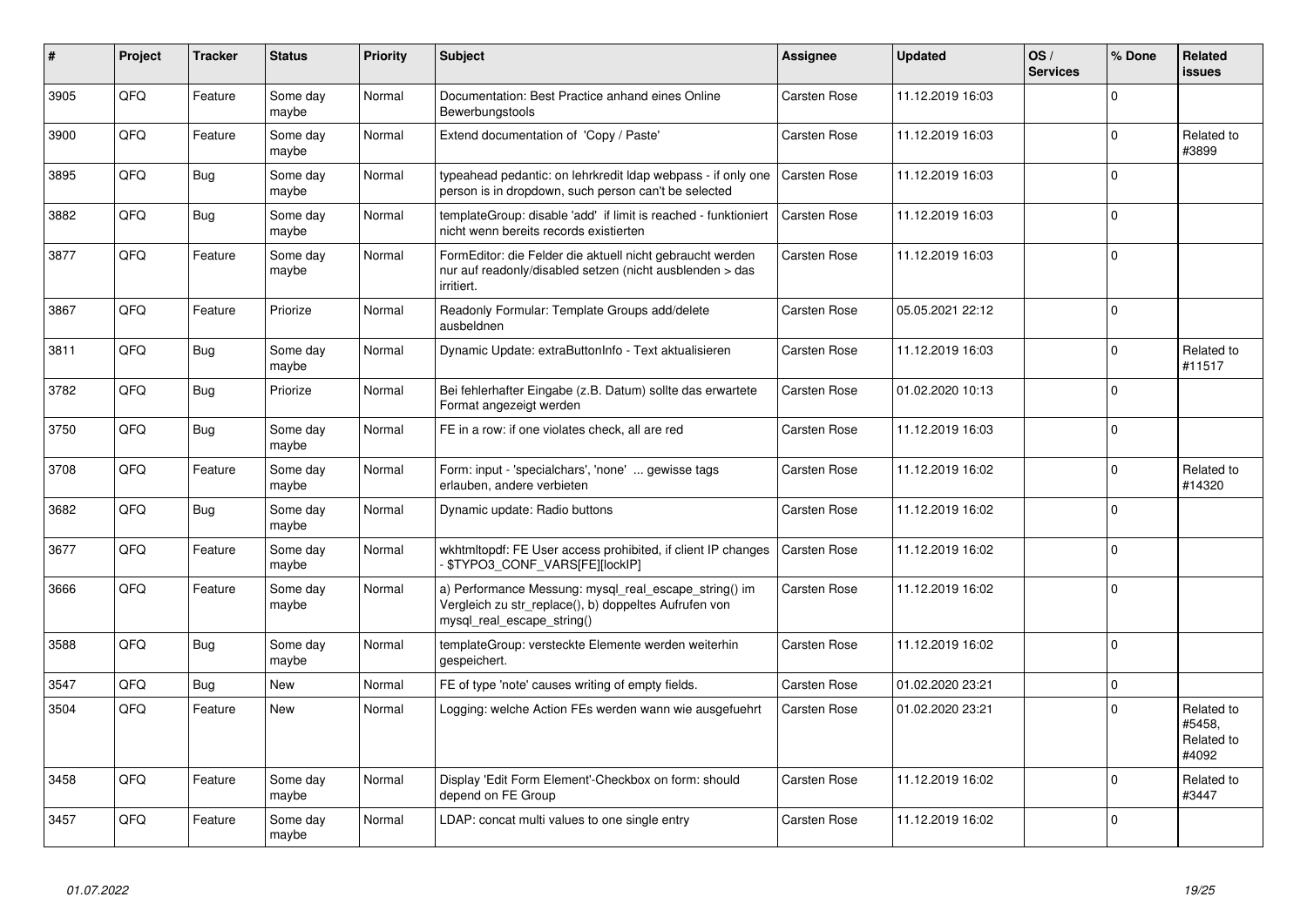| #    | Project | <b>Tracker</b> | <b>Status</b>     | <b>Priority</b> | <b>Subject</b>                                                                                                                | <b>Assignee</b>     | <b>Updated</b>   | OS/<br><b>Services</b> | % Done      | Related<br>issues                           |
|------|---------|----------------|-------------------|-----------------|-------------------------------------------------------------------------------------------------------------------------------|---------------------|------------------|------------------------|-------------|---------------------------------------------|
| 3432 | QFQ     | Feature        | New               | Normal          | subrecord: dynamicUpdate                                                                                                      | <b>Carsten Rose</b> | 11.06.2020 21:10 |                        | $\mathbf 0$ | Related to<br>#5691                         |
| 3385 | QFQ     | Feature        | Some day<br>maybe | Normal          | templateGroup: insert/update/delete non primary records                                                                       | <b>Carsten Rose</b> | 11.12.2019 16:02 |                        | $\Omega$    |                                             |
| 3350 | QFQ     | Feature        | Some day<br>maybe | Normal          | FormEditor: Hilfetext hinter 'checktype'                                                                                      | <b>Carsten Rose</b> | 11.12.2019 16:02 |                        | $\Omega$    |                                             |
| 3349 | QFQ     | <b>Bug</b>     | Some day<br>maybe | Normal          | config.qfq.ini: a) vertraegt keine '=' im Value (z.B. Passwort),<br>b) Values sollten in ticks einschliessbar sein (spaces, ) | Carsten Rose        | 11.12.2019 16:02 |                        | $\mathbf 0$ |                                             |
| 3332 | QFQ     | Feature        | Some day<br>maybe | Normal          | Uploads: Thumbnails, Details zum hochgeladenen File                                                                           | <b>Carsten Rose</b> | 11.12.2019 16:02 |                        | $\Omega$    | Related to<br>#3264,<br>Related to<br>#5333 |
| 3331 | QFQ     | Feature        | Some day<br>maybe | Normal          | Default Tooltip fuer _page? Links: mit Form und Record ID                                                                     | Carsten Rose        | 11.12.2019 16:02 |                        | $\mathbf 0$ |                                             |
| 3291 | QFQ     | Feature        | Some day<br>maybe | Normal          | AutoCron websiteToken                                                                                                         | <b>Carsten Rose</b> | 11.12.2019 16:02 |                        | $\Omega$    | Related to<br>#4250                         |
| 3285 | QFQ     | Feature        | Some day<br>maybe | Normal          | Zeichenlimit pro Feld: textarea / editor                                                                                      | Carsten Rose        | 11.12.2019 16:02 |                        | $\Omega$    |                                             |
| 3267 | QFQ     | Feature        | Some day<br>maybe | Normal          | 2 Forms auf einer Seite: real + Read only                                                                                     | Carsten Rose        | 11.12.2019 16:03 |                        | $\mathbf 0$ |                                             |
| 3216 | QFQ     | Feature        | Some day<br>maybe | Normal          | dynamic update für checkbox label2                                                                                            | Carsten Rose        | 11.12.2019 16:03 |                        | $\mathbf 0$ | Related to<br>#2081                         |
| 3130 | QFQ     | Bug            | Some day<br>maybe | Normal          | Debug Info's nicht korrekt nach 'New > Save'.                                                                                 | <b>Carsten Rose</b> | 11.12.2019 16:03 |                        | $\mathbf 0$ | Related to<br>#3253                         |
| 2995 | QFQ     | Feature        | Some day<br>maybe | Normal          | Dropdown JQuery Plugin: 'chosen' - Moeglichkeit um Select<br>Listen mehr Funktion zu geben. Kein Bootstrap noetig.            | Carsten Rose        | 11.12.2019 16:03 |                        | $\mathbf 0$ |                                             |
| 2643 | QFQ     | <b>Bug</b>     | Some day<br>maybe | Normal          | Zend / PHP Webinars anschauen                                                                                                 | <b>Carsten Rose</b> | 01.02.2020 15:56 |                        | $\mathbf 0$ |                                             |
| 2361 | QFQ     | Feature        | New               | Normal          | Logging wer/wann/wo welches Formular aufgerufen hat                                                                           | Carsten Rose        | 11.12.2019 16:15 |                        | $\Omega$    | Related to<br>#4432,<br>Related to<br>#7480 |
| 2084 | QFQ     | Feature        | Some day<br>maybe | Normal          | Mailto mit encryption: Subrecord                                                                                              | <b>Carsten Rose</b> | 11.12.2019 16:03 |                        | $\Omega$    | Related to<br>#2082                         |
| 1946 | QFQ     | Feature        | Some day<br>maybe | Normal          | Kontrolle ob der ReadOnly Modus bei den<br>Formularelementen korrekt implementiert ist                                        | Carsten Rose        | 11.12.2019 16:03 |                        | 0           |                                             |
| 1635 | QFQ     | Feature        | Some day<br>maybe | Normal          | QFQ Extension content record: weitere Optionen<br>einblenden.                                                                 | Carsten Rose        | 11.12.2019 16:03 |                        | $\mathbf 0$ |                                             |
| 7456 | QFQ     | <b>Bug</b>     | Some day<br>maybe | Low             | Todos in Code: solve or make ticket                                                                                           | Carsten Rose        | 16.09.2021 15:10 |                        | $\mathbf 0$ |                                             |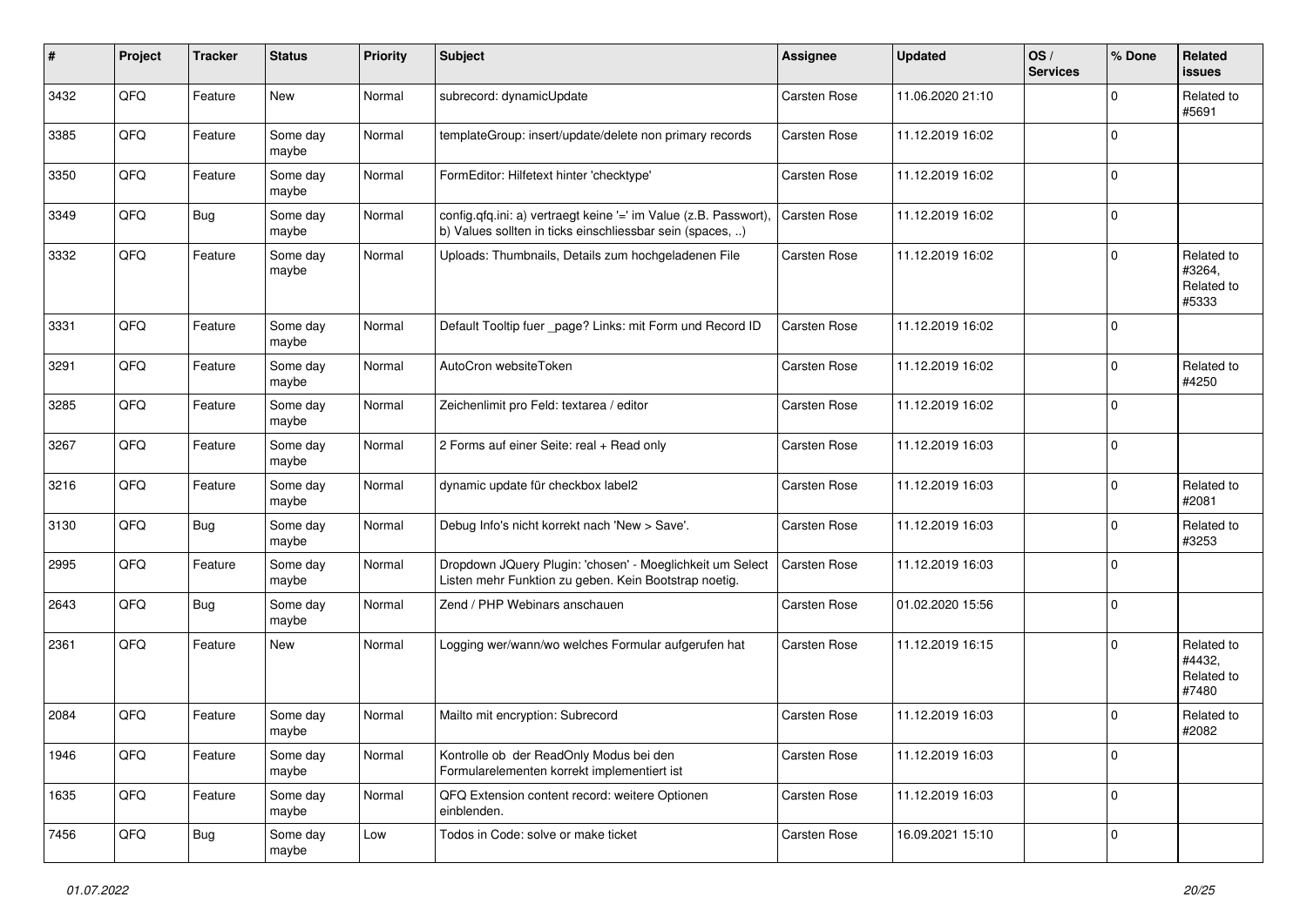| #     | Project        | <b>Tracker</b> | <b>Status</b>     | <b>Priority</b> | Subject                                                                                  | <b>Assignee</b>     | <b>Updated</b>   | OS/<br><b>Services</b> | % Done              | Related<br>issues                                                      |
|-------|----------------|----------------|-------------------|-----------------|------------------------------------------------------------------------------------------|---------------------|------------------|------------------------|---------------------|------------------------------------------------------------------------|
| 3537  | QFQ            | Feature        | Some day<br>maybe | Low             | SHOW COLUMNS FROM tableName - Extend '{{!'<br>definition                                 | Carsten Rose        | 11.12.2019 16:02 |                        | $\mathbf{0}$        |                                                                        |
| 3273  | QFQ            | Feature        | Some day<br>maybe | Low             | Dirty Flag in Form                                                                       | Carsten Rose        | 11.12.2019 16:02 |                        | $\mathbf 0$         |                                                                        |
| 10793 | QFQ            | Feature        | In Progress       | Normal          | Update NPM Packages                                                                      | <b>Carsten Rose</b> | 07.09.2021 13:25 |                        | 30                  |                                                                        |
| 9517  | QFQ            | Feature        | In Progress       | High            | Input multiple tags with typeahead                                                       | Carsten Rose        | 03.05.2021 21:14 |                        | 40                  | Related to<br>#10150                                                   |
| 13330 | QFQ            | Feature        | In Progress       | Normal          | Multi Form: Upload                                                                       | Carsten Rose        | 07.11.2021 12:40 |                        | 50                  | Related to<br>#9706                                                    |
| 12440 | QFQ            | Feature        | In Progress       | Normal          | Typo3 V10 upgrade (durchfuehren und testen)                                              | Carsten Rose        | 21.03.2022 09:53 |                        | 50                  | Related to<br>#12357,<br>Related to<br>#12067,<br>Related to<br>#10661 |
| 9691  | QFQ            | <b>Bug</b>     | In Progress       | Normal          | Checkbox: dynamic update > readonly                                                      | Carsten Rose        | 01.02.2020 23:22 |                        | 50                  | Related to<br>#9834                                                    |
| 6609  | QFQ            | Feature        | New               | Normal          | Formlet: JSON API erweitern                                                              | <b>Carsten Rose</b> | 01.02.2020 23:21 |                        | 50                  |                                                                        |
| 9789  | QFQ            | <b>Bug</b>     | In Progress       | High            | Record Lock: release to early on 'leave page'                                            | Carsten Rose        | 10.01.2022 09:25 |                        | 100                 | Related to<br>#10081,<br>Related to<br>#9173.<br>Related to<br>#8702   |
| 12632 | QFQ            | Feature        | <b>New</b>        | Normal          | TinyMCE: Prepare CSS classes for images                                                  | Carsten Rose        | 04.06.2021 14:35 |                        | 100                 | Blocked by<br>#12186                                                   |
| 12584 | QFQ            | Feature        | Feedback          | Normal          | T3 v10 migration script: replace alias-patterns (v11)                                    | <b>Carsten Rose</b> | 28.05.2022 11:12 |                        | 100                 |                                                                        |
| 10115 | QFQ            | Feature        | New               | Normal          | TypeAhead: static list                                                                   | Carsten Rose        | 26.02.2020 16:42 |                        | 100                 |                                                                        |
| 9275  | QFQ            | <b>Bug</b>     | <b>New</b>        | Normal          | autcron: t3 page, which takes to long to respond, is not<br>reported properly            | Carsten Rose        | 01.02.2020 23:22 |                        | 100                 |                                                                        |
| 3402  | QFQ            | Feature        | Some day<br>maybe | Normal          | Syntax Highlighting via CodeMirror                                                       | Carsten Rose        | 11.12.2019 16:02 |                        | 100                 | Related to<br>#3207                                                    |
| 11237 | QFQ            | <b>Bug</b>     | <b>New</b>        | High            | Radiobutton / parameter.buttonClass= btn-default - kein dirty   Benjamin Baer<br>Trigger |                     | 03.05.2021 21:12 |                        | 0                   | Related to<br>#10766                                                   |
| 11057 | QFG            | <b>Bug</b>     | New               | High            | Checkboxes ohne span.checkmark im Report werden<br>ausgeblendet                          | Benjamin Baer       | 03.05.2021 21:12 |                        | $\mathbf 0$         | Related to<br>#11039                                                   |
| 9548  | QFQ            | Feature        | Feedback          | High            | FormElement: Pattern mismatch - optional report only on<br>focus lost                    | Benjamin Baer       | 03.05.2021 21:14 |                        | 0                   |                                                                        |
| 7602  | QFQ            | Feature        | ToDo              | High            | Multi Select: with checkboxes                                                            | Benjamin Baer       | 22.03.2022 09:07 |                        | $\mathsf{O}\xspace$ |                                                                        |
| 13647 | $\mathsf{QFQ}$ | Bug            | New               | Normal          | Autofocus funktioniert nicht auf Chrome                                                  | Benjamin Baer       | 19.03.2022 17:44 |                        | $\mathsf{O}\xspace$ |                                                                        |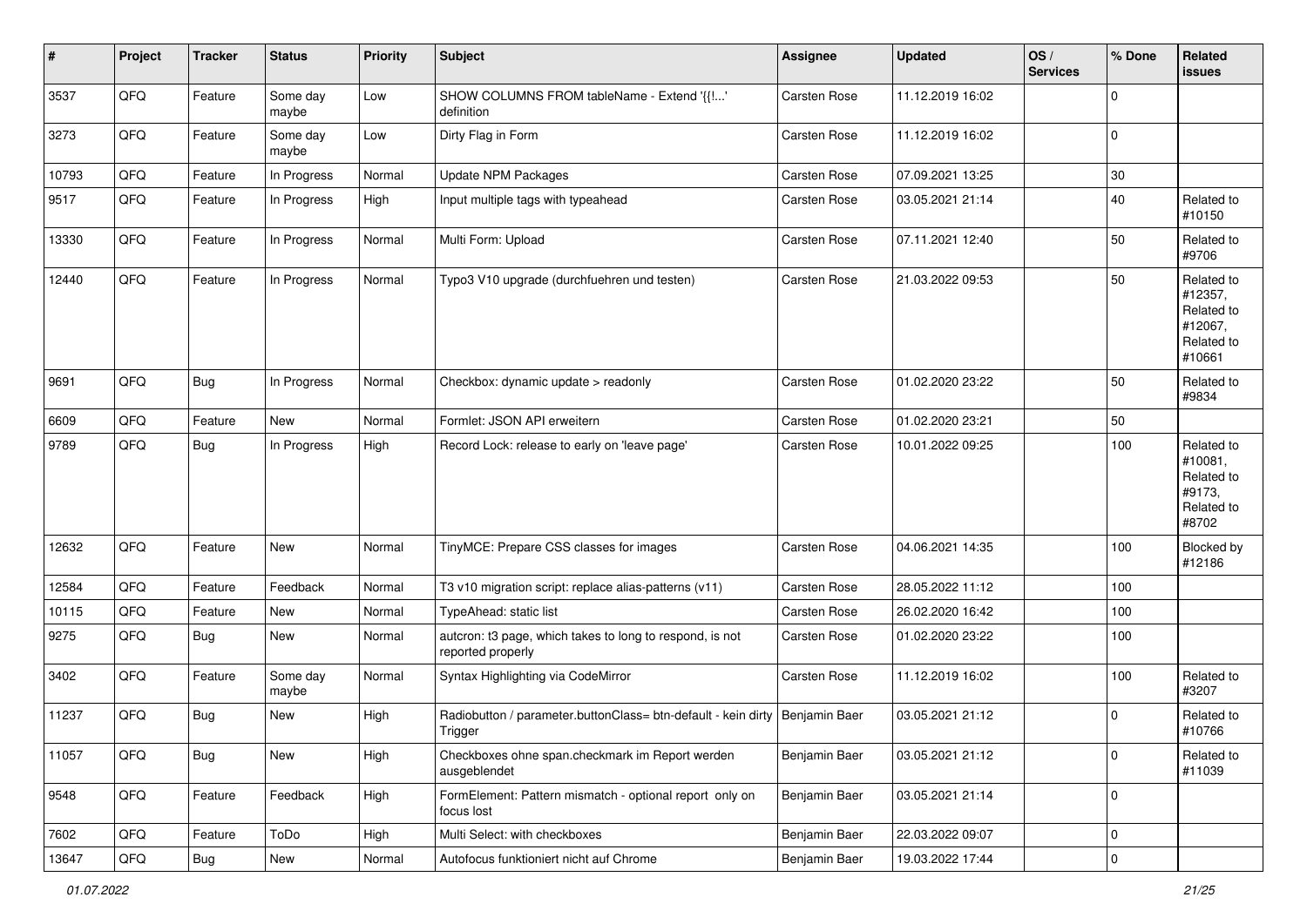| #     | Project | <b>Tracker</b> | <b>Status</b>     | <b>Priority</b> | <b>Subject</b>                                                                     | <b>Assignee</b> | <b>Updated</b>   | OS/<br><b>Services</b> | % Done         | Related<br><b>issues</b>                                               |
|-------|---------|----------------|-------------------|-----------------|------------------------------------------------------------------------------------|-----------------|------------------|------------------------|----------------|------------------------------------------------------------------------|
| 13528 | QFQ     | <b>Bug</b>     | <b>New</b>        | Normal          | gfg.io > releases: es wird kein neues Release angelegt                             | Benjamin Baer   | 19.03.2022 17:46 |                        | $\mathbf 0$    |                                                                        |
| 12556 | QFQ     | Feature        | New               | Normal          | Pills Title: colored = static or dynamic on allrequiredgiven                       | Benjamin Baer   | 19.03.2022 17:49 |                        | $\overline{0}$ |                                                                        |
| 12490 | QFQ     | Feature        | New               | Normal          | Loading Plugins in QFQ - see what tinymce does. (lazy<br>loading)                  | Benjamin Baer   | 08.06.2022 10:37 |                        | $\Omega$       | Related to<br>#12611,<br>Related to<br>#10013,<br>Related to<br>#7732  |
| 12476 | QFQ     | Feature        | <b>New</b>        | Normal          | clearMe: a) should trigger 'dirty', b) sticky on textarea resize                   | Benjamin Baer   | 04.01.2022 08:40 |                        | $\mathbf 0$    | Related to<br>#9528                                                    |
| 10003 | QFQ     | Feature        | Priorize          | Normal          | fieldset: stronger visualize group                                                 | Benjamin Baer   | 12.02.2020 08:13 |                        | $\mathbf 0$    |                                                                        |
| 9898  | QFQ     | <b>Bug</b>     | Feedback          | Normal          | Formular trotz Timeout gespeichert                                                 | Benjamin Baer   | 01.02.2020 15:56 |                        | $\mathbf 0$    |                                                                        |
| 9535  | QFQ     | <b>Bug</b>     | Feedback          | Normal          | Report:  AS '_vertical' - column to wide - vertical >> rot45,<br>rot <sub>90</sub> | Benjamin Baer   | 01.02.2020 15:56 |                        | $\mathbf 0$    |                                                                        |
| 9135  | QFQ     | Feature        | Priorize          | Normal          | Progress Bar generic / replace old hourglass download<br>popup                     | Benjamin Baer   | 03.01.2022 07:43 |                        | $\mathbf 0$    |                                                                        |
| 9130  | QFQ     | Feature        | Some day<br>maybe | Normal          | tablesorter: Automatic Row numbering / Zeilenummer                                 | Benjamin Baer   | 01.02.2020 23:22 |                        | $\mathbf 0$    |                                                                        |
| 7965  | QFQ     | Feature        | Priorize          | Normal          | Input type 'text' with visual format - currency                                    | Benjamin Baer   | 03.01.2022 07:45 |                        | $\pmb{0}$      |                                                                        |
| 7732  | QFQ     | Feature        | Some day<br>maybe | Normal          | Javascript: Lazy Loading der add on libs                                           | Benjamin Baer   | 08.06.2022 10:38 |                        | $\Omega$       | Related to<br>#12611,<br>Related to<br>#12490.<br>Related to<br>#10013 |
| 7730  | QFQ     | Feature        | Priorize          | Normal          | SELECT Box: title in between                                                       | Benjamin Baer   | 01.02.2020 23:22 |                        | $\pmb{0}$      |                                                                        |
| 6972  | QFQ     | Feature        | Some day<br>maybe | Normal          | Fabric Clipboard / cross browser tab                                               | Benjamin Baer   | 01.02.2020 23:21 |                        | $\mathbf 0$    |                                                                        |
| 6970  | QFQ     | Feature        | Some day<br>maybe | Normal          | tablesorter: default fuer 'sortReset' aendern von 'Ctrl' zu 'Alt'                  | Benjamin Baer   | 01.02.2020 23:21 |                        | $\mathbf 0$    |                                                                        |
| 6870  | QFQ     | Feature        | Priorize          | Normal          | Click on '_link' triggers an API call                                              | Benjamin Baer   | 03.01.2022 08:25 |                        | $\mathbf 0$    |                                                                        |
| 6801  | QFQ     | Feature        | Priorize          | Normal          | Fabric: Maximize / FullIscreen                                                     | Benjamin Baer   | 21.03.2022 09:56 |                        | $\pmb{0}$      |                                                                        |
| 6566  | QFQ     | <b>Bug</b>     | Priorize          | Normal          | Link Function 'delete': provided parameter missing on page<br>reload               | Benjamin Baer   | 03.01.2022 08:08 |                        | $\Omega$       |                                                                        |
| 6224  | QFQ     | Feature        | Priorize          | Normal          | Dynamic update: fade in/out fields                                                 | Benjamin Baer   | 21.03.2022 09:50 |                        | $\mathbf 0$    |                                                                        |
| 6140  | QFQ     | <b>Bug</b>     | Priorize          | Normal          | QFQ DnD Sort: Locked fields                                                        | Benjamin Baer   | 21.03.2022 09:56 |                        | $\mathbf 0$    |                                                                        |
| 5562  | QFQ     | Feature        | Priorize          | Normal          | Drag'n'Drop fuer Uploads                                                           | Benjamin Baer   | 21.03.2022 09:52 |                        | $\Omega$       | Related to<br>#9706                                                    |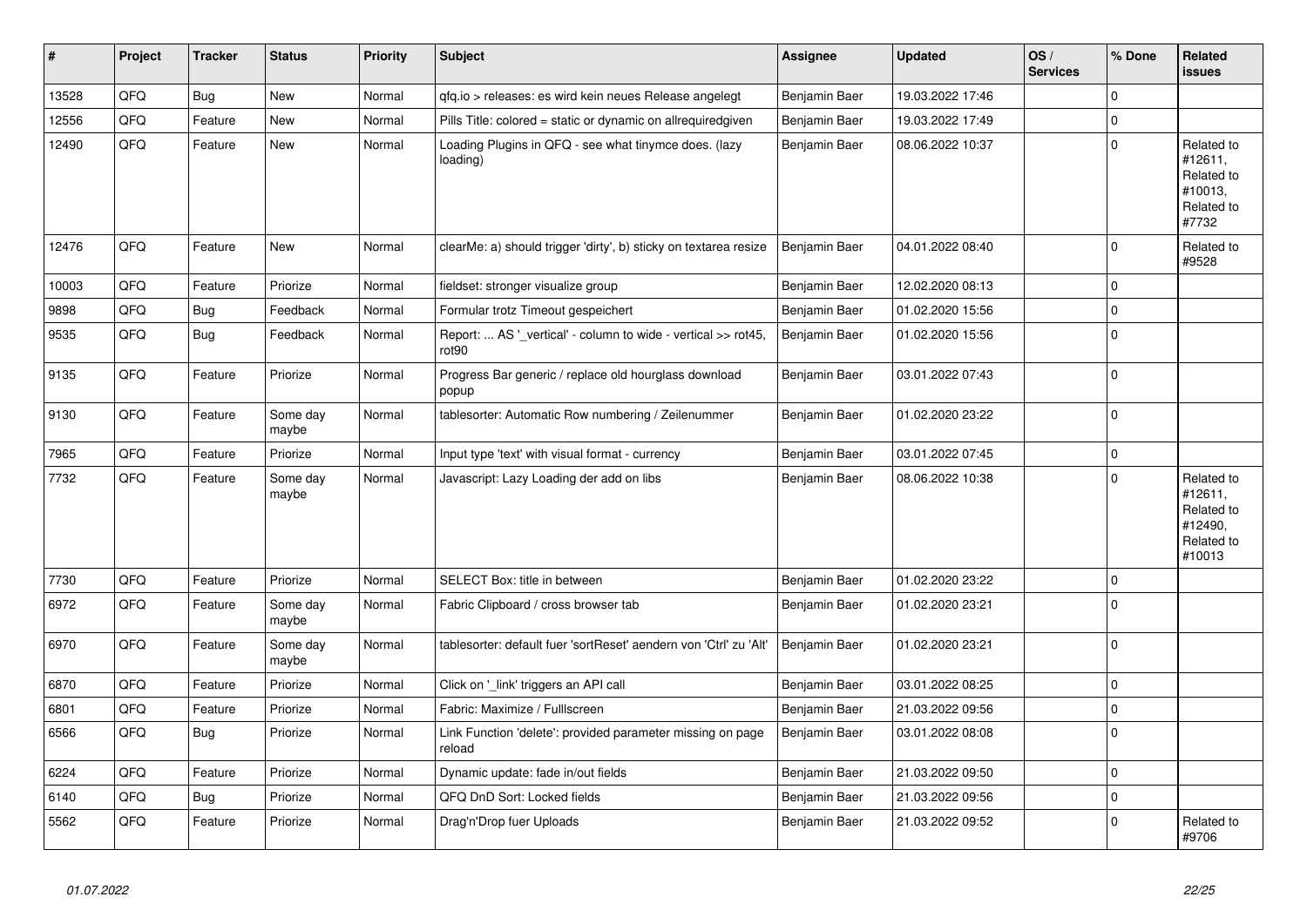| ∦     | Project | <b>Tracker</b> | <b>Status</b>     | <b>Priority</b> | <b>Subject</b>                                                                                                                                           | <b>Assignee</b> | <b>Updated</b>   | OS/<br><b>Services</b> | % Done      | Related<br><b>issues</b>                    |
|-------|---------|----------------|-------------------|-----------------|----------------------------------------------------------------------------------------------------------------------------------------------------------|-----------------|------------------|------------------------|-------------|---------------------------------------------|
| 5389  | QFQ     | Feature        | Some day<br>maybe | Normal          | QFQ Design: Multline label / note                                                                                                                        | Benjamin Baer   | 01.02.2020 23:19 |                        | $\Omega$    |                                             |
| 5366  | QFQ     | Feature        | Priorize          | Normal          | Saving with keyboard shortcuts                                                                                                                           | Benjamin Baer   | 21.03.2022 09:47 |                        | 0           |                                             |
| 5024  | QFQ     | Feature        | Some day<br>maybe | Normal          | Fabric: Generate PDF with edits                                                                                                                          | Benjamin Baer   | 01.02.2020 23:20 |                        | 0           | Related to<br>#10704                        |
| 4457  | QFQ     | Bug            | Priorize          | Normal          | typeahead: pressing return to select an item, saves the form<br>and closes the form.                                                                     | Benjamin Baer   | 03.01.2022 08:01 |                        | $\Omega$    | Related to<br>#4398                         |
| 4454  | QFQ     | <b>Bug</b>     | Some day<br>maybe | Normal          | Required Elements: multiple elements in a row - whole row<br>marked if only one input is empty.                                                          | Benjamin Baer   | 01.02.2020 23:20 |                        | $\Omega$    |                                             |
| 4420  | QFQ     | Feature        | Some day<br>maybe | Normal          | Client: Local Storage - store the changes of a form, local in<br>the browser.                                                                            | Benjamin Baer   | 11.12.2019 16:02 |                        | 0           |                                             |
| 4398  | QFQ     | Bug            | Some day<br>maybe | Normal          | Typeahead: mouse click in a prefilled input opens a single<br>item dropdown with the current value - click on it seems to<br>set the value, not the key. | Benjamin Baer   | 01.02.2020 23:20 |                        | 0           | Related to<br>#4457                         |
| 3692  | QFQ     | Feature        | Some day<br>maybe | Normal          | QFQ Webseite                                                                                                                                             | Benjamin Baer   | 11.12.2019 16:02 |                        | 0           | Related to<br>#5033                         |
| 3415  | QFQ     | Feature        | Some day<br>maybe | Normal          | FE Login Box Templatefile                                                                                                                                | Benjamin Baer   | 11.12.2019 16:02 |                        | $\mathbf 0$ |                                             |
| 2063  | QFQ     | <b>Bug</b>     | Some day<br>maybe | Normal          | Pills auf 'inaktiv' setzen falls keine Element auf dem Pill<br>sichtbar sind.                                                                            | Benjamin Baer   | 11.12.2019 16:03 |                        | 0           | Related to<br>#3752                         |
| 2665  | QFQ     | <b>Bug</b>     | Priorize          | Normal          | Dynamic Update funktioniert nicht, wenn beim<br>entsprechenden FormElement eine size angegeben ist.                                                      | Benjamin Baer   | 03.01.2022 08:12 |                        | 30          |                                             |
| 8522  | QFQ     | Feature        | Some day<br>maybe | Normal          | build QFQ - npm warnings                                                                                                                                 | Benjamin Baer   | 01.02.2020 23:19 |                        | 50          |                                             |
| 14185 | QFQ     | Feature        | New               | Normal          | External/Autocron.php - better suitable directory                                                                                                        | Support: System | 28.05.2022 11:03 |                        | 0           |                                             |
| 11850 | QFQ     | Feature        | <b>New</b>        | Urgent          | Wizard Form: basierend auf einer Tabelle eine Form<br>anlegen.                                                                                           |                 | 03.05.2021 21:12 |                        | 0           | Blocked by<br>#8082                         |
| 880   | QFQ     | Feature        | Some day<br>maybe | Urgent          | Security: PHP, SQL Injection, XSS                                                                                                                        |                 | 03.05.2021 21:14 |                        | 0           | Related to<br>#14320                        |
| 10766 | QFQ     | <b>Bug</b>     | New               | High            | Radiobutton / parameter.buttonClass=btn-default: dynamic<br>update                                                                                       |                 | 03.05.2021 21:12 |                        | $\mathbf 0$ | Related to<br>#11237                        |
| 10114 | QFQ     | Feature        | <b>New</b>        | High            | Symbol (Link): 'G:' (Glyphicon) replaced by 'i:' (icon)                                                                                                  |                 | 07.12.2021 17:19 |                        | 0           | Related to<br>#3797,<br>Related to<br>#4194 |
| 12156 | QFQ     | Feature        | New               | Normal          | Form: Optional disable 'leave page'                                                                                                                      |                 | 03.05.2021 20:45 |                        | 0           |                                             |
| 12135 | QFQ     | Feature        | New               | Normal          | Subrecord: Notiz                                                                                                                                         |                 | 24.04.2021 16:58 |                        | 0           |                                             |
| 12039 | QFQ     | Feature        | New               | Normal          | Missing htmlSpecialChar() in pre processing on form submit                                                                                               |                 | 18.02.2021 00:09 |                        | 0           | Related to<br>#14320                        |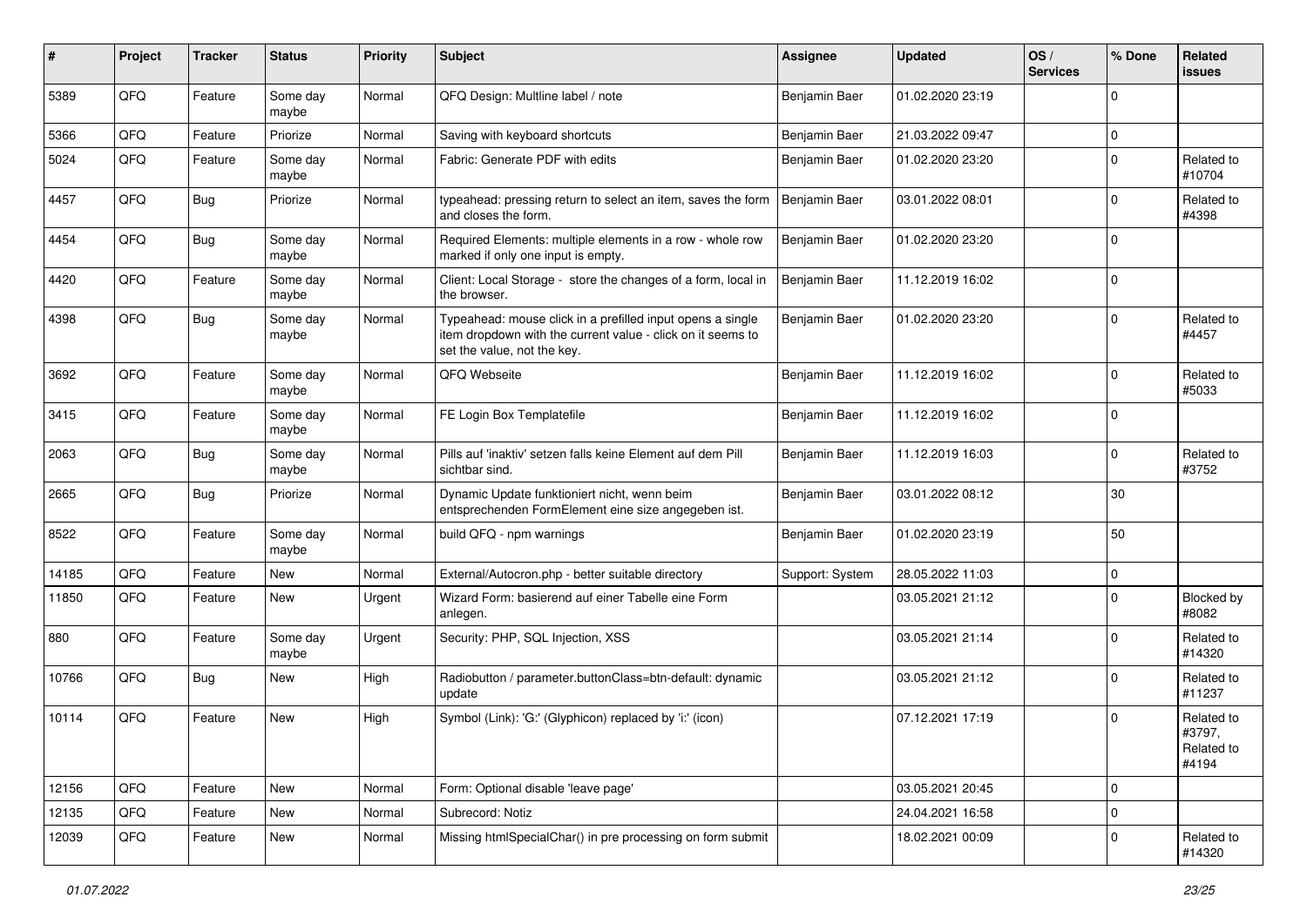| #     | Project | <b>Tracker</b> | <b>Status</b>     | <b>Priority</b> | <b>Subject</b>                                                                       | <b>Assignee</b> | <b>Updated</b>   | OS/<br><b>Services</b> | % Done      | Related<br><b>issues</b> |
|-------|---------|----------------|-------------------|-----------------|--------------------------------------------------------------------------------------|-----------------|------------------|------------------------|-------------|--------------------------|
| 12038 | QFQ     | Feature        | New               | Normal          | a) STORE_VAR: filenameOnlyStripUniq, b) SP:<br>QSTRIPUNIQ()                          |                 | 17.02.2021 23:55 |                        | $\Omega$    |                          |
| 11716 | OFQ     | Feature        | New               | Normal          | Form an beliebiger Stelle im Report anzeigen                                         |                 | 09.12.2020 09:47 |                        | 0           |                          |
| 11715 | QFQ     | Bug            | New               | Normal          | acceptZeroAsRequired and requiredOffButMark do not<br>coincide                       |                 | 08.12.2020 12:13 |                        | $\Omega$    |                          |
| 11535 | QFQ     | Feature        | New               | Normal          | Ability to create SQL columns in frontend QFQ forms                                  |                 | 17.11.2020 12:11 |                        | 0           |                          |
| 11534 | QFQ     | Feature        | <b>New</b>        | Normal          | Report: Action on selected rows - Table batchprocessing<br>feature                   |                 | 18.11.2020 08:15 |                        | $\Omega$    |                          |
| 11522 | QFQ     | <b>Bug</b>     | <b>New</b>        | Normal          | Aus/Einblenden von Reitern                                                           |                 | 13.11.2020 14:58 |                        | 0           |                          |
| 10890 | QFQ     | Bug            | <b>New</b>        | Normal          | AutoCron hangs                                                                       |                 | 20.07.2020 13:56 |                        | $\Omega$    |                          |
| 10874 | QFQ     | Feature        | New               | Normal          | Erstellen eines Foreign Keys in der Tabelle "FormElement"                            |                 | 13.07.2020 10:11 |                        | 0           |                          |
| 10763 | QFQ     | Feature        | <b>New</b>        | Normal          | form accessed and submitted despite logout?                                          |                 | 16.06.2020 11:43 |                        | 0           |                          |
| 10759 | QFQ     | <b>Bug</b>     | New               | Normal          | emptyMeansNull - Feld falsch aktualisiert                                            |                 | 12.11.2020 23:45 |                        | 0           |                          |
| 10738 | QFQ     | Feature        | Some day<br>maybe | Normal          | CORS headers for external API requests                                               |                 | 10.06.2020 14:00 |                        | $\mathbf 0$ |                          |
| 10384 | QFQ     | Feature        | New               | Normal          | Parameter Exchange QFQ Instances                                                     |                 | 07.05.2020 09:38 |                        | 0           |                          |
| 10345 | QFQ     | Feature        | New               | Normal          | Templates - Patterns QFQ Style                                                       |                 | 03.05.2021 21:01 |                        | $\Omega$    | Related to<br>#10713     |
| 10324 | QFQ     | <b>Bug</b>     | New               | Normal          | Excel Export mit Template funktioniert nur, wenn Template<br>vor uid kommt           |                 | 30.03.2020 11:20 |                        | 0           | Related to<br>#10257     |
| 9855  | QFQ     | Bug            | New               | Normal          | <b>Required Check</b>                                                                |                 | 01.02.2020 15:56 |                        | 0           |                          |
| 9853  | QFQ     | Feature        | <b>New</b>        | Normal          | Check das SQL / QFQ / Mail Logfile geschrieben wird                                  |                 | 09.01.2020 11:15 |                        | $\Omega$    |                          |
| 9126  | QFQ     | <b>Bug</b>     | Some day<br>maybe | Normal          | hidden Form elements are present in page source                                      |                 | 02.01.2021 18:41 |                        | $\Omega$    |                          |
| 9024  | QFQ     | <b>Bug</b>     | Some day<br>maybe | Normal          | QFQ Einarbeitung                                                                     |                 | 01.02.2020 15:56 |                        | 0           |                          |
| 9020  | QFQ     | <b>Bug</b>     | Some day<br>maybe | Normal          | radio mit buttonClass und dynamicUpdate lassen sich nicht<br>kombinieren             |                 | 11.12.2019 16:01 |                        | $\Omega$    |                          |
| 8056  | QFQ     | Feature        | Some day<br>maybe | Normal          | Termin Organisation (Reservation)                                                    |                 | 01.02.2020 23:19 |                        | $\Omega$    | Related to<br>#8658      |
| 7921  | QFQ     | Feature        | Some day<br>maybe | Normal          | Rest API Export: URL kuerzer machen                                                  |                 | 01.02.2020 23:19 |                        | $\Omega$    |                          |
| 7402  | QFQ     | Bug            | Some day<br>maybe | Normal          | thumbnail cache: outdated picture when permission denied<br>and permission resolved. |                 | 01.02.2020 23:20 |                        | 0           |                          |
| 7281  | QFQ     | <b>Bug</b>     | Some day<br>maybe | Normal          | Subrecords: on large screen separator line too short                                 |                 | 01.02.2020 23:19 |                        | $\Omega$    |                          |